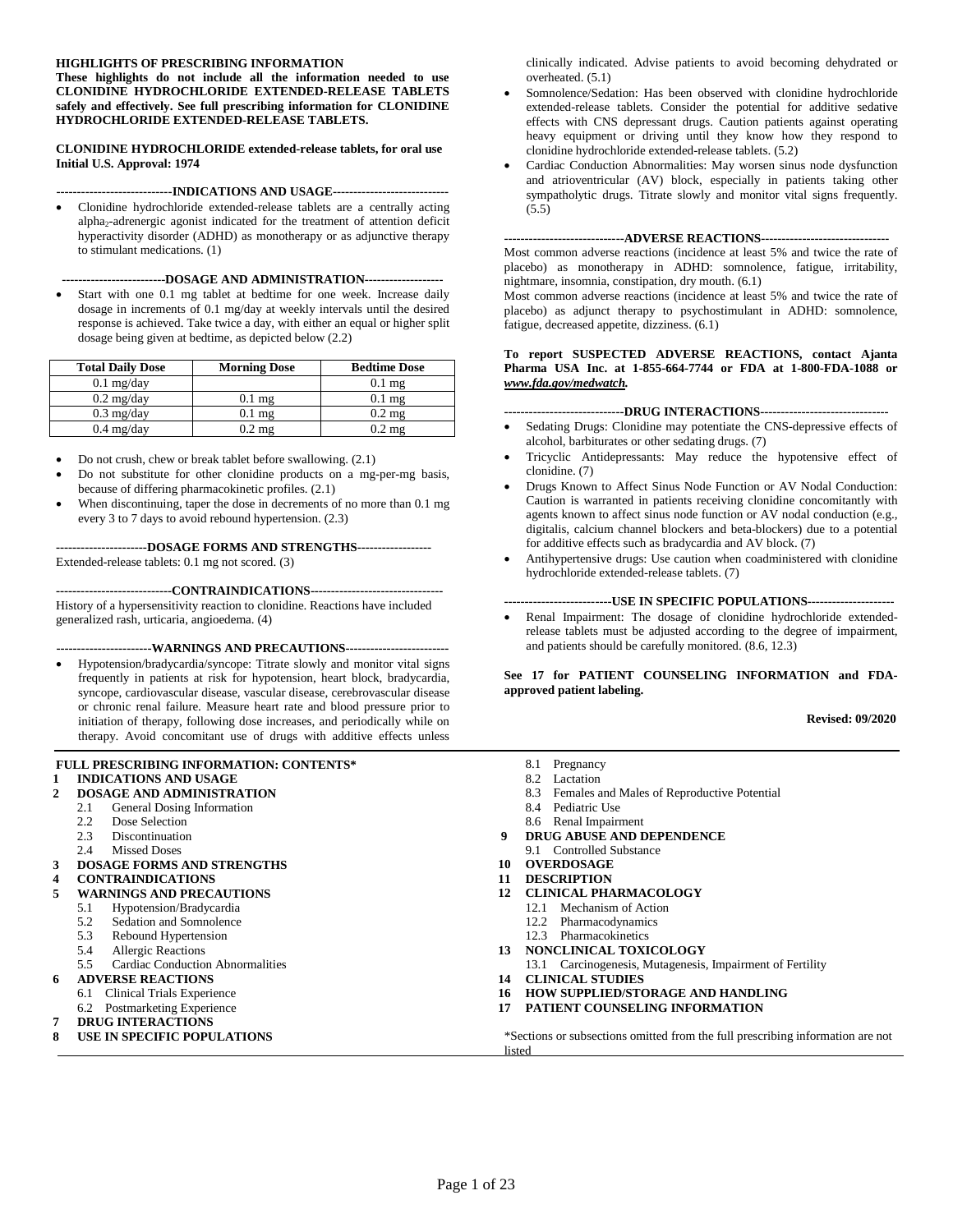# **FULL PRESCRIBING INFORMATION**

# <span id="page-1-6"></span><span id="page-1-0"></span>**1 INDICATIONS AND USAGE**

Clonidine hydrochloride extended-release is indicated for the treatment of attention deficit hyperactivity disorder (ADHD) as monotherapy and as adjunctive therapy to stimulant medications *[see Clinical Studies [\(14\)\]](#page-14-2).*

# <span id="page-1-4"></span><span id="page-1-2"></span>**2 DOSAGE AND ADMINISTRATION**

# **2.1 General Dosing Information**

Clonidine hydrochloride extended release is an extended-release tablet to be taken orally with or without food. Swallow tablets whole. Do not crush, chew, or break tablets because this will increase the rate of clonidine release.

Due to the lack of controlled clinical trial data and differing pharmacokinetic profiles, substitution of clonidine hydrochloride extended-release tablets for other clonidine products on a mg-per-mg basis is not recommended *[see Clinical Pharmacology [\(12.3\)\]](#page-12-0).* 

# <span id="page-1-1"></span>**2.2 Dose Selection**

<span id="page-1-5"></span>The dose of clonidine hydrochloride extended-release tablets administered either as monotherapy or as adjunctive therapy to a psychostimulant, should be individualized according to the therapeutic needs and response of the patient. Dosing should be initiated with one 0.1 mg tablet at bedtime, and the daily dosage should be adjusted in increments of 0.1 mg/day at weekly intervals until the desired response is achieved. Doses should be taken twice a day, with either an equal or higher split dosage being given at bedtime (see [Table 1\).](#page-1-6) 

| <b>Total Daily Dose</b> | <b>Morning Dose</b> | <b>Bedtime Dose</b> |
|-------------------------|---------------------|---------------------|
| $0.1$ mg/day            |                     | $0.1$ mg            |
| $0.2 \text{ mg/day}$    | $0.1$ mg            | $0.1$ mg            |
| $0.3 \text{ mg/day}$    | $0.1$ mg            | $0.2$ mg            |
| $0.4$ mg/day            | $0.2$ mg            | $0.2$ mg            |

# **Table 1: Clonidine Hydrochloride Extended-Release Tablets Dosing Guidance**

Doses of clonidine hydrochloride extended-release tablets higher than 0.4 mg/day (0.2 mg twice daily) were not evaluated in clinical trials for ADHD and are not recommended.

When clonidine hydrochloride extended-release tablets is being added-on to a psychostimulant, the dose of the psychostimulant can be adjusted depending on the patient's response to clonidine hydrochloride extended release tablet.

# <span id="page-1-3"></span>**2.3 Discontinuation**

When discontinuing clonidine hydrochloride extended-release tablets, the total daily dose should be tapered in decrements of no more than 0.1 mg every 3 to 7 days to avoid rebound hypertension *[see Warnings and Precautions [\(5.3\)\]](#page-3-1).*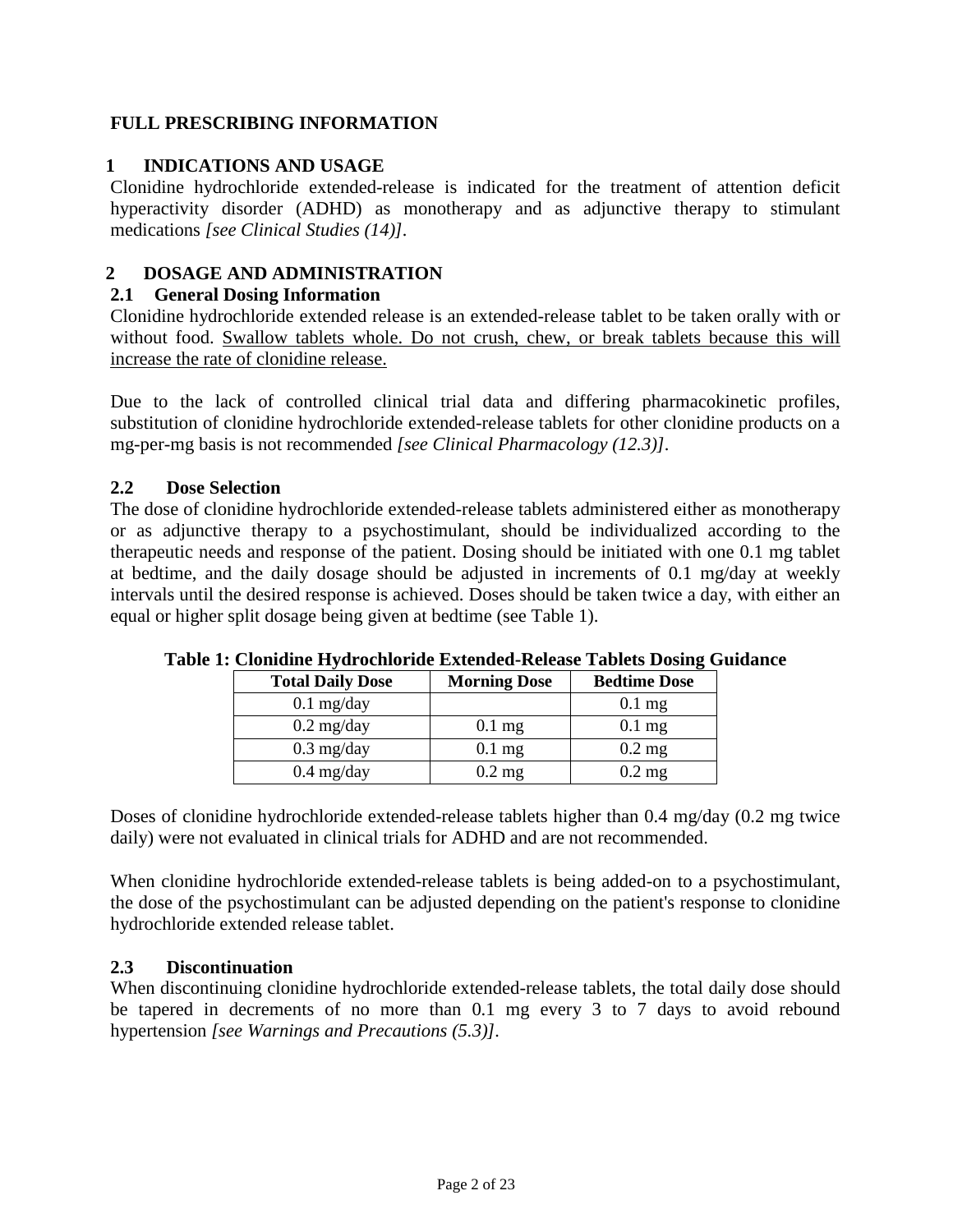# <span id="page-2-4"></span>**2.4 Missed Doses**

If patients miss a dose of clonidine hydrochloride extended-release tablets, they should skip that dose and take the next dose as scheduled. Do not take more than the prescribed total daily amount of clonidine hydrochloride extended-release tablet in any 24-hour period.

# <span id="page-2-0"></span>**3 DOSAGE FORMS AND STRENGTHS**

Clonidine hydrochloride extended-release tablets are available in strength 0.1 mg as an extendedrelease formulation.

0.1 mg tablets are white to off-white, circular biconvex debossed with 'CL' on one side and plain on other side.

Clonidine hydrochloride extended-release tablets must be swallowed whole and never crushed, cut or chewed.

# <span id="page-2-1"></span>**4 CONTRAINDICATIONS**

Clonidine hydrochloride extended-release tablets are contraindicated in patients with a history of a hypersensitivity reaction to clonidine. Reactions have included generalized rash, urticaria, and angioedema *[see Adverse Reactions [\(6\)\]](#page-3-3).* 

# <span id="page-2-5"></span><span id="page-2-2"></span>**5 WARNINGS AND PRECAUTIONS**

# **5.1 Hypotension/Bradycardia**

<span id="page-2-6"></span>Treatment with clonidine hydrochloride extended-release tablets can cause dose-related decreases in blood pressure and heart rate *[see Adverse Reactions [\(6.1](#page-4-0))].* Measure heart rate and blood pressure prior to initiation of therapy, following dose increases, and periodically while on therapy. Titrate clonidine hydrochloride extended-release tablets slowly in patients with a history of hypotension, and those with underlying conditions that may be worsened by hypotension and bradycardia; e.g., heart block, bradycardia, cardiovascular disease, vascular disease, cerebrovascular disease, or chronic renal failure. In patients who have a history of syncope or may have a condition that predisposes them to syncope, such as hypotension, orthostatic hypotension, bradycardia, or dehydration advise patients to avoid becoming dehydrated or overheated. Monitor blood pressure and heart rate, and adjust dosages accordingly in patients treated concomitantly with antihypertensives or other drugs that can reduce blood pressure or heart rate or increase the risk of syncope.

# **5.2 Sedation and Somnolence**

<span id="page-2-3"></span>Somnolence and sedation were commonly reported adverse reactions in clinical studies. In patients that completed 5 weeks of therapy in a controlled, fixed dose pediatric monotherapy study, 31% of patients treated with 0.4 mg/day and 38% treated with 0.2 mg/day versus 4% of placebo treated patients reported somnolence as an adverse event. In patients that completed 5 weeks of therapy in a controlled flexible dose pediatric adjunctive to stimulants study, 19% of patients treated with clonidine hydrochloride extend-release tablet+stimulant versus 7% treated with placebo+stimulant reported somnolence. Before using clonidine hydrochloride extendedrelease tablets with other centrally active depressants (such as phenothiazines, barbiturates, or benzodiazepines), consider the potential for additive sedative effects. Caution patients against operating heavy equipment or driving until they know how they respond to treatment with clonidine hydrochloride extended-release tablets. Advise patients to avoid use with alcohol.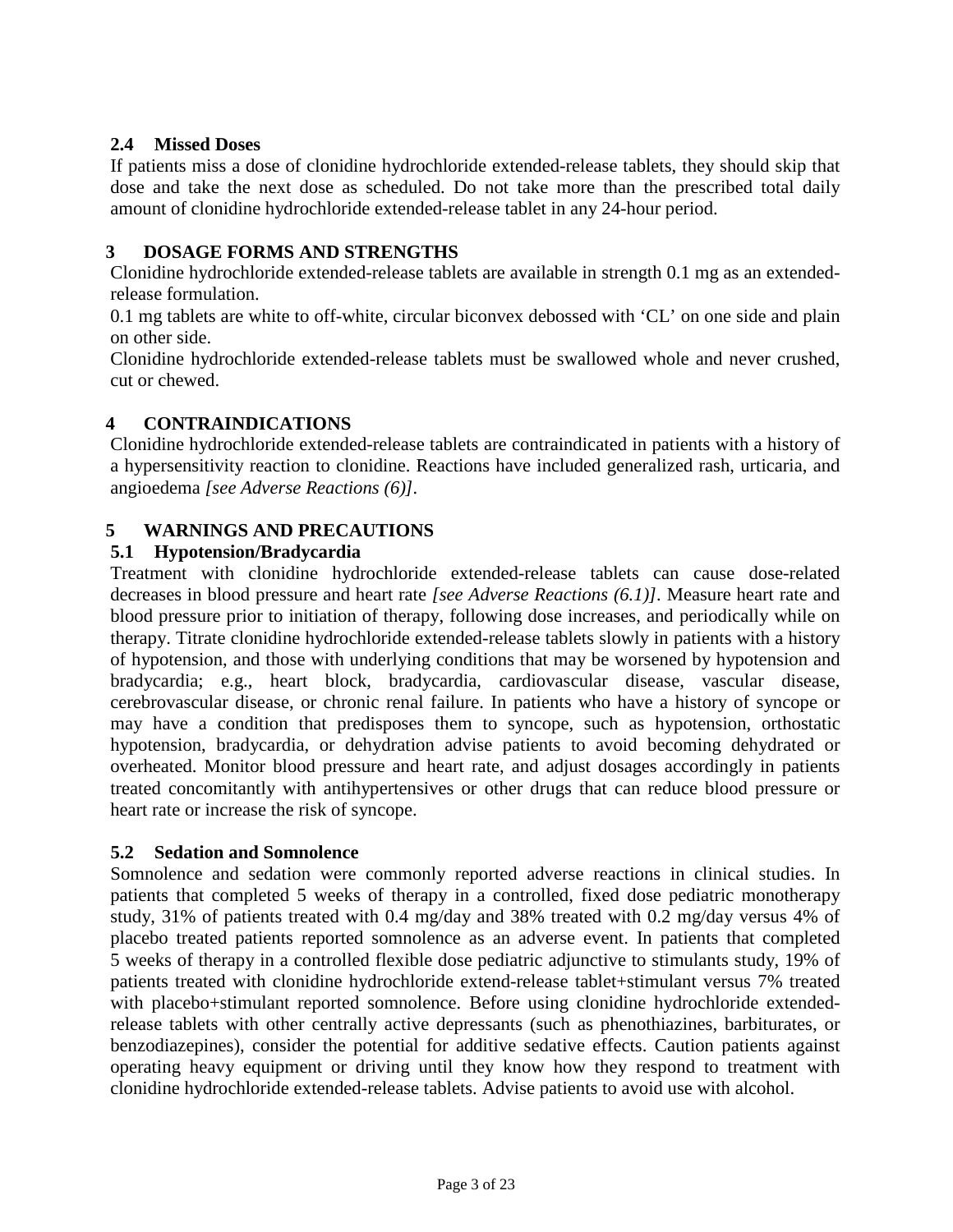## <span id="page-3-1"></span>**5.3 Rebound Hypertension**

Abrupt discontinuation of clonidine hydrochloride extended-release tablets can cause rebound hypertension. In adults with hypertension, sudden cessation of clonidine hydrochloride extendedrelease formulation treatment in the 0.2 to 0.6 mg/day range resulted in reports of headache, tachycardia, nausea, flushing, warm feeling, brief lightheadedness, tightness in chest, and anxiety. In adults with hypertension, sudden cessation of treatment with immediate-release clonidine has, in some cases, resulted in symptoms such as nervousness, agitation, headache, and tremor accompanied or followed by a rapid rise in blood pressure and elevated catecholamine concentrations in the plasma.

No studies evaluating abrupt discontinuation of clonidine hydrochloride extended-release tablets in children with ADHD have been conducted; however, to minimize the risk of rebound hypertension, gradually reduce the dose of clonidine hydrochloride extended-release tablets in decrements of no more than 0.1 mg every 3 to 7 days. Patients should be instructed not to discontinue clonidine hydrochloride extended-release tablets therapy without consulting their physician due to the potential risk of withdrawal effects.

# <span id="page-3-2"></span>**5.4 Allergic Reactions**

In patients who have developed localized contact sensitization to clonidine transdermal system, continuation of clonidine transdermal system or substitution of oral clonidine hydrochloride extended-release tablets therapy may be associated with the development of a generalized skin rash.

In patients who develop an allergic reaction from clonidine transdermal system, substitution of oral clonidine hydrochloride extended-release tablets may also elicit an allergic reaction (including generalized rash, urticaria, or angioedema).

# <span id="page-3-0"></span>**5.5 Cardiac Conduction Abnormalities**

The sympatholytic action of clonidine may worsen sinus node dysfunction and atrioventricular (AV) block, especially in patients taking other sympatholytic drugs. There have been postmarketing reports of patients with conduction abnormalities and/or taking other sympatholytic drugs who developed severe bradycardia requiring IV atropine, IV isoproterenol, and temporary cardiac pacing while taking clonidine. Titrate clonidine hydrochloride extended-release tablets slowly and monitor vital signs frequently in patients with cardiac conduction abnormalities or patients concomitantly treated with other sympatholytic drugs.

# <span id="page-3-3"></span>**6 ADVERSE REACTIONS**

The following serious adverse reactions are described in greater detail elsewhere in labeling:

- Hypotension/bradycardia *[see Warnings and Precautions [\(5.1\)\]](#page-2-2)*
- Sedation and somnolence *[see Warnings and Precautions [\(5.2\)\]](#page-2-3)*
- Rebound hypertension *[see Warnings and Precautions [\(5.3\)\]](#page-3-1)*
- Allergic reactions *[see Warnings and Precautions [\(5.4\)\]](#page-3-2)*
- Cardiac Conduction Abnormalities *[see Warnings and Precautions [\(5.5\)\]](#page-3-0)*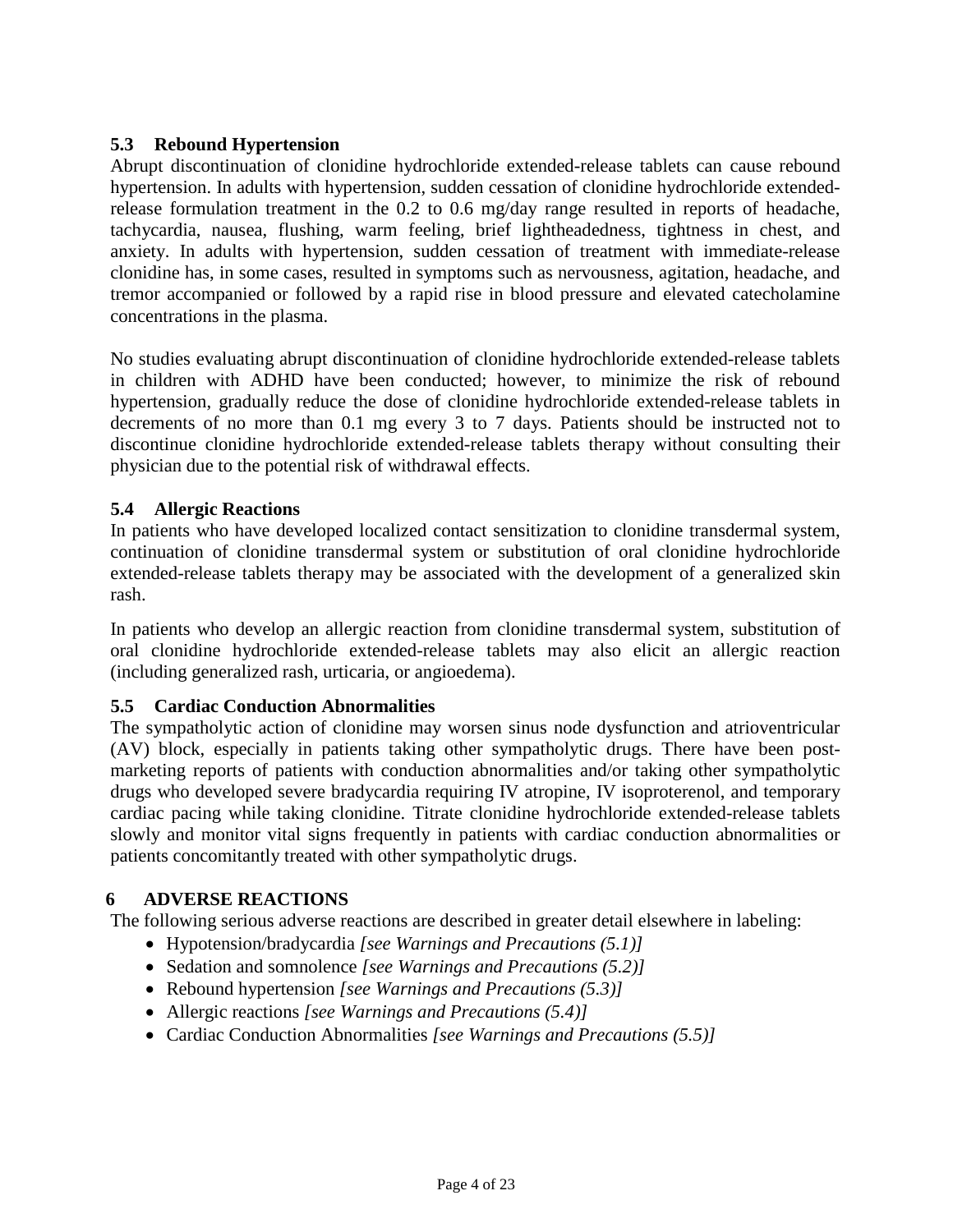## <span id="page-4-0"></span>**6.1 Clinical Trials Experience**

Because clinical trials are conducted under widely varying conditions, adverse reaction rates observed in the clinical trials of a drug cannot be directly compared to rates in the clinical trials of another drug and may not reflect the rates observed in practice.

Two clonidine hydrochloride extended-release tablets ADHD clinical studies (Study 1, CLON 301 and Study 2, CLON-302) evaluated 256 patients in two 8-week placebo-controlled studies.

A third clonidine hydrochloride extended-release tablets ADHD clinical study (Study 3, SHN KAP-401) evaluated 135 children and adolescents in a 40- week placebo-controlled randomized-withdrawal study.

#### **Study 1: Fixed-dose Clonidine Hydrochloride Extended-Release Tablets Monotherapy**

Study 1 (CLON-301) was a short-term, multi-center, randomized, double-blind, placebocontrolled study of two fixed doses (0.2 mg/day or 0.4 mg/day) of clonidine hydrochloride extended-release tablets in children and adolescents (6 to 17 years of age) who met DSM-IV criteria for ADHD hyperactive or combined inattentive/hyperactive subtypes.

*Most Common Adverse Reactions* (incidence of greater than or equal to 5% and at least twice the rate of placebo): somnolence, fatigue, irritability, insomnia, nightmare, constipation, dry mouth.

*Adverse Events Leading to Discontinuation of clonidine hydrochloride extended-release tablets* –Five patients (7%) in the low dose group (0.2 mg), 15 patients (20%) in the high dose group (0.4 mg), and 1 patient in the placebo group (1%) reported adverse reactions that led to discontinuation. The most common adverse reactions that led to discontinuation were somnolence and fatigue.

Commonly observed adverse reactions (incidence of greater than or equal to 2% in either active treatment group and greater than the rate on placebo) during the treatment period are listed in Table 2.

**Table 2: Common Adverse Reactions in the Fixed-Dose Monotherapy Trial- Treatment Period (Study 1)**

|                              | <b>Percentage of Patients Reporting Event</b>                                                       |                                                                                                     |                            |  |  |
|------------------------------|-----------------------------------------------------------------------------------------------------|-----------------------------------------------------------------------------------------------------|----------------------------|--|--|
| <b>Preferred Term</b>        | <b>Clonidine</b><br>Hydrochloride<br><b>Extended-Release</b><br><b>Tablets</b><br>$0.2$ mg/day N=76 | <b>Clonidine</b><br>Hydrochloride<br><b>Extended-Release</b><br><b>Tablets</b><br>$0.4$ mg/day N=78 | <b>Placebo</b><br>$(N=76)$ |  |  |
| <b>PSYCHIATRIC DISORDERS</b> |                                                                                                     |                                                                                                     |                            |  |  |
| Somnolence*                  | 38%                                                                                                 | 31%                                                                                                 | 4%                         |  |  |
| Nightmare                    | 4%                                                                                                  | 9%                                                                                                  | $0\%$                      |  |  |
| <b>Emotional Disorder</b>    | 4%                                                                                                  | 4%                                                                                                  | $1\%$                      |  |  |
| Aggression                   | 3%                                                                                                  | 1%                                                                                                  | $0\%$                      |  |  |
| <b>Tearfulness</b>           | 1%                                                                                                  | 3%                                                                                                  | $0\%$                      |  |  |
| Enuresis                     | $0\%$                                                                                               | 4%                                                                                                  | $0\%$                      |  |  |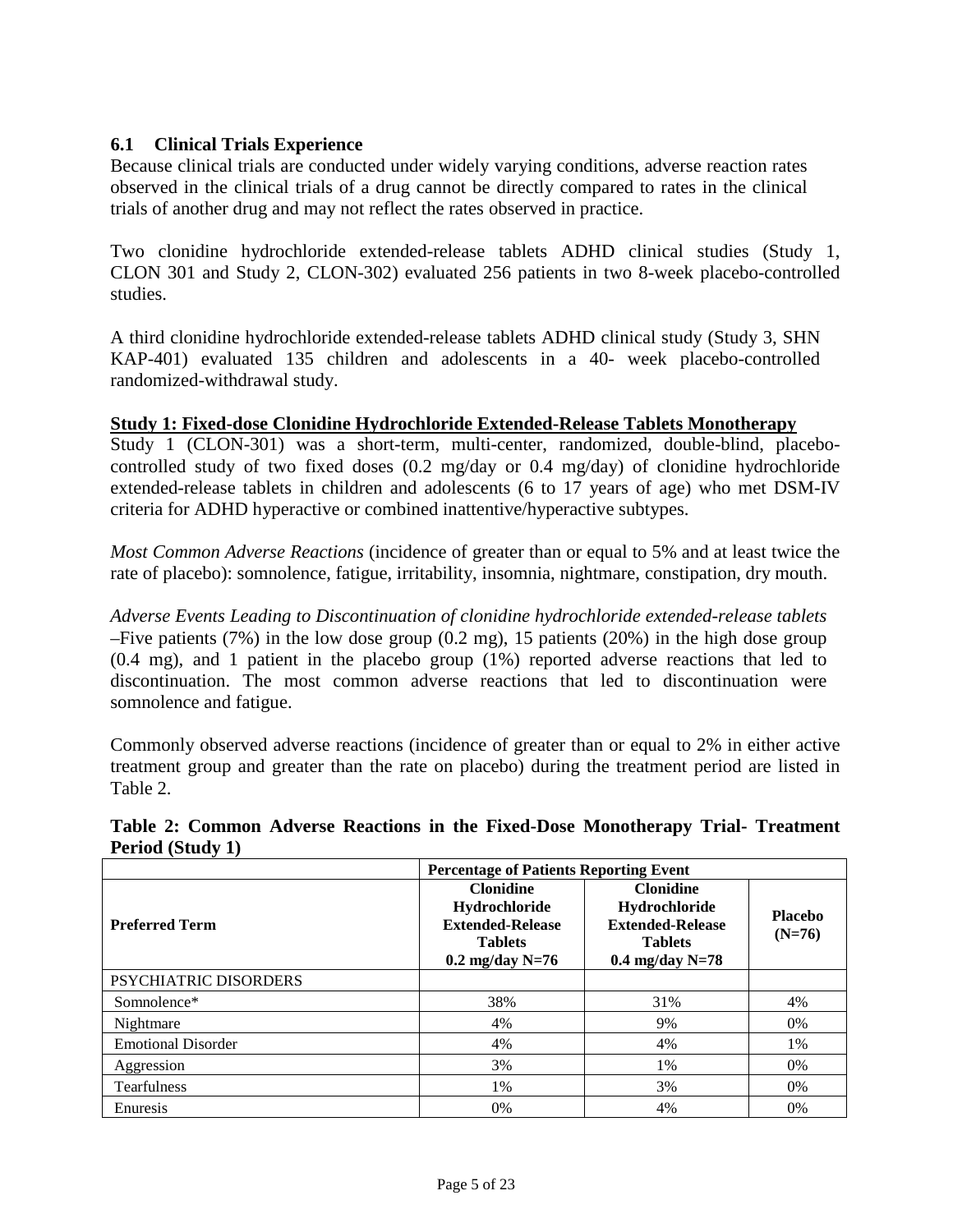|                                                      | <b>Percentage of Patients Reporting Event</b>                                                       |                                                                                                     |                            |  |
|------------------------------------------------------|-----------------------------------------------------------------------------------------------------|-----------------------------------------------------------------------------------------------------|----------------------------|--|
| <b>Preferred Term</b>                                | <b>Clonidine</b><br>Hydrochloride<br><b>Extended-Release</b><br><b>Tablets</b><br>$0.2$ mg/day N=76 | <b>Clonidine</b><br>Hydrochloride<br><b>Extended-Release</b><br><b>Tablets</b><br>$0.4$ mg/day N=78 | <b>Placebo</b><br>$(N=76)$ |  |
| Sleep Terror                                         | 3%                                                                                                  | 0%                                                                                                  | 0%                         |  |
| Poor Quality Sleep                                   | 0%                                                                                                  | 3%                                                                                                  | 1%                         |  |
| <b>NERVOUS SYSTEM DISORDERS</b>                      |                                                                                                     |                                                                                                     |                            |  |
| Headache                                             | 20%                                                                                                 | 13%                                                                                                 | 16%                        |  |
| Insomnia                                             | 5%                                                                                                  | 6%                                                                                                  | 1%                         |  |
| Tremor                                               | 1%                                                                                                  | 4%                                                                                                  | 0%                         |  |
| Abnormal Sleep-Related Event                         | 3%                                                                                                  | 1%                                                                                                  | 0%                         |  |
| <b>GASTROINTESTINAL DISORDERS</b>                    |                                                                                                     |                                                                                                     |                            |  |
| Upper Abdominal Pain                                 | 15%                                                                                                 | 10%                                                                                                 | 12%                        |  |
| Nausea                                               | 4%                                                                                                  | 5%                                                                                                  | 3%                         |  |
| Constipation                                         | 1%                                                                                                  | 6%                                                                                                  | 0%                         |  |
| Dry Mouth                                            | 0%                                                                                                  | 5%                                                                                                  | 1%                         |  |
| <b>GENERAL DISORDERS</b><br>Fatigue†<br>Irritability | 16%<br>9%                                                                                           | 13%<br>5%                                                                                           | 1%<br>4%                   |  |
| <b>CARDIAC DISORDERS</b>                             |                                                                                                     |                                                                                                     |                            |  |
| <b>Dizziness</b>                                     | 7%                                                                                                  | 3%                                                                                                  | 5%                         |  |
| Bradycardia                                          | 0%                                                                                                  | 4%                                                                                                  | 0%                         |  |
| <b>INVESTIGATIONS</b><br><b>Increased Heart Rate</b> | 0%                                                                                                  | 3%                                                                                                  | 0%                         |  |
| METABOLISM AND NUTRITION<br><b>DISORDERS</b>         |                                                                                                     |                                                                                                     |                            |  |
| <b>Decreased Appetite</b>                            | 3%                                                                                                  | 4%                                                                                                  | 4%                         |  |

\* Somnolence includes the terms "somnolence" and "sedation".

† Fatigue includes the terms "fatigue" and "lethargy".

Commonly observed adverse reactions (incidence of greater than or equal to 2% in either active treatment group and greater than the rate on placebo) during the taper period are listed in Table 3.

|           |  | Table 3: Common Adverse Reactions in the Fixed-Dose Monotherapy Trial- Taper Period* |
|-----------|--|--------------------------------------------------------------------------------------|
| (Study 1) |  |                                                                                      |

|                             | <b>Percentage of Patients Reporting Event</b>                                                      |                                                                                                       |                            |  |
|-----------------------------|----------------------------------------------------------------------------------------------------|-------------------------------------------------------------------------------------------------------|----------------------------|--|
| <b>Preferred Term</b>       | <b>Clonidine Hydrochloride</b><br><b>Extended-Release Tablet</b><br>$0.2 \text{ mg/day}$<br>$N=76$ | <b>Clonidine Hydrochloride</b><br><b>Extended-Release</b><br><b>Tablets</b><br>$0.4$ mg/day<br>$N=78$ | <b>Placebo</b><br>$(N=76)$ |  |
| Abdominal Pain Upper        | $0\%$                                                                                              | 6%                                                                                                    | 3%                         |  |
| Headache                    | 5%                                                                                                 | 2%                                                                                                    | 3%                         |  |
| Gastrointestinal Viral      | 0%                                                                                                 | 5%                                                                                                    | $0\%$                      |  |
| Somnolence                  | 2%                                                                                                 | 3%                                                                                                    | $0\%$                      |  |
| <b>Heart Rate Increased</b> | 0%                                                                                                 | 3%                                                                                                    | $0\%$                      |  |
| Otitis Media Acute          | 3%                                                                                                 | 0%                                                                                                    | $0\%$                      |  |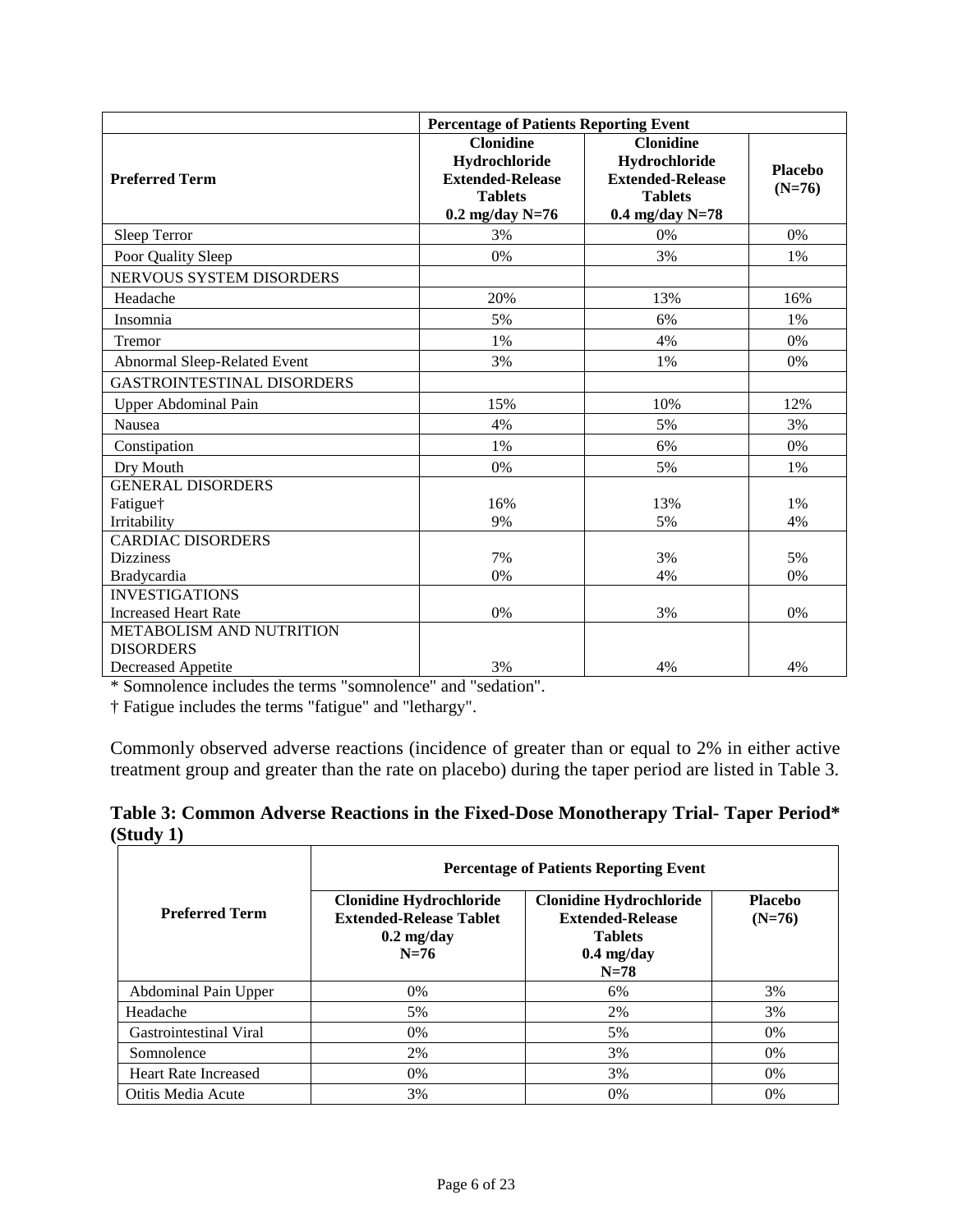\* Taper Period: 0.2 mg dose, week 8; 0.4 mg dose, weeks 6 to 8; Placebo dose, weeks 6 to 8

## **Study 2: Flexible-dose Clonidine Hydrochloride Extended-Release Tablets as Adjunctive Therapy to Psychostimulants**

Study 2 (CLON-302) was a short-term, randomized, double-blind, placebo-controlled study of a flexible dose of clonidine hydrochloride extended-release tablets as adjunctive therapy to a psychostimulant in children and adolescents (6 to 17 years) who met DSM-IV criteria for ADHD hyperactive or combined inattentive/hyperactive subtypes. during which clonidine hydrochloride extended-release tablets was initiated at 0.1 mg/day and titrated up to 0.4 mg/day over a 3-week period. Most clonidine hydrochloride extended-release tablets treated patients (75.5%) were escalated to the maximum dose of 0.4 mg/day.

*Most Common Adverse Reactions* (incidence of greater than or equal to 5% and at least twice the rate of placebo): somnolence, fatigue, decreased appetite, dizziness.

*Adverse Events Leading to Discontinuation* –There was one patient in the CLON+STM group (1%) who discontinued because of an adverse event (severe bradyphrenia, with severe fatigue).

Commonly observed adverse reactions (incidence of greater than or equal to 2% in the treatment group and greater than the rate on placebo) during the treatment period are listed in Table 4.

|                                           | Percentage of Patients Reporting Event |          |
|-------------------------------------------|----------------------------------------|----------|
| <b>Preferred Term</b>                     | Clonidine Hydrochloride                | PBO+STM  |
|                                           | <b>Extended-Release Tablets</b>        | $(N=96)$ |
|                                           | $+STM(N=102)$                          |          |
| PSYCHIATRIC DISORDERS                     |                                        |          |
| Somnolence*                               | 19%                                    | 7%       |
| Aggression                                | 2%                                     | $1\%$    |
| <b>Affect Lability</b>                    | 2%                                     | $1\%$    |
| <b>Emotional Disorder</b>                 | 2%                                     | 0%       |
| <b>GENERAL DISORDERS</b>                  |                                        |          |
| Fatigue†                                  | 14%                                    | 4%       |
| Irritability                              | 2%                                     | 7%       |
| NERVOUS SYSTEM DISORDERS                  |                                        |          |
| Headache                                  | 7%                                     | 12%      |
| Insomnia                                  | 4%                                     | 3%       |
| <b>GASTROINTESTINAL DISORDERS</b>         |                                        |          |
| Upper Abdominal Pain                      | 7%                                     | 4%       |
| <b>RESPIRATORY DISORDERS</b>              |                                        |          |
| <b>Nasal Congestion</b>                   | 2%                                     | 2%       |
| <b>METABOLISM AND NUTRITION DISORDERS</b> |                                        |          |
| <b>Decreased Appetite</b>                 | 6%                                     | 3%       |
| <b>CARDIAC DISORDERS</b>                  |                                        |          |
| <b>Dizziness</b>                          | 5%                                     | 1%       |

## **Table 4: Common Adverse Reactions in the Flexible-Dose Adjunctive to Stimulant Therapy Trial- Treatment Period (Study 2)**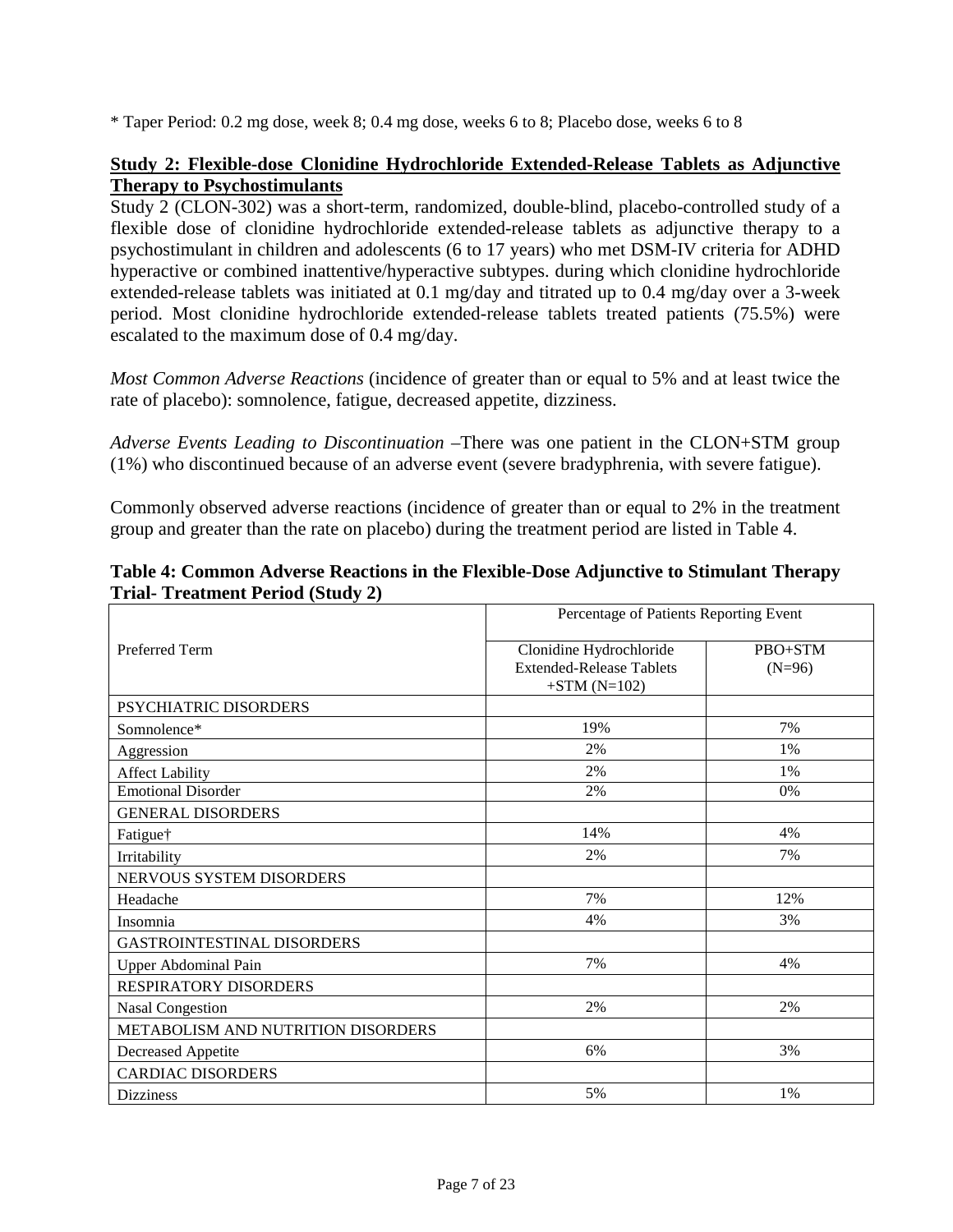\* Somnolence includes the terms: "somnolence" and "sedation".

† Fatigue includes the terms "fatigue" and "lethargy".

Commonly observed adverse reactions (incidence of greater than or equal to 2% in the treatment group and greater than the rate on placebo) during the taper period are listed in Table 5.

| Table 5: Common Adverse Reactions in the Flexible-Dose Adjunctive to Stimulant Therapy |
|----------------------------------------------------------------------------------------|
| <b>Trial-Taper Period* (Study 2)</b>                                                   |

|                         | <b>Percentage of Patients Reporting Event</b>                                       |                            |  |  |
|-------------------------|-------------------------------------------------------------------------------------|----------------------------|--|--|
| <b>Preferred Term</b>   | <b>Clonidine Hydrochloride</b><br><b>Extended-Release Tablets +STM</b><br>$(N=102)$ | <b>PBO+STM</b><br>$(N=96)$ |  |  |
| <b>Nasal Congestion</b> | 4%                                                                                  | 2%                         |  |  |
| Headache                | 3%                                                                                  | 1%                         |  |  |
| Irritability            | 3%                                                                                  | 2%                         |  |  |
| <b>Throat Pain</b>      | 3%                                                                                  | 1%                         |  |  |
| Gastroenteritis Viral   | 2%                                                                                  | 0%                         |  |  |
| Rash                    | 2%                                                                                  | 0%                         |  |  |

\* Taper Period: weeks 6 to 8

### **Adverse Reactions Leading to Discontinuation**

Thirteen percent (13%) of patients receiving clonidine hydrochloride extended-release tablets discontinued from the pediatric monotherapy study due to adverse events, compared to 1% in the placebo group. The most common adverse reactions leading to discontinuation of clonidine hydrochloride extended-release tablets monotherapy treated patients were from somnolence/sedation (5%) and fatigue (4%).

### **Effect on Blood Pressure and Heart Rate**

In patients that completed 5 weeks of treatment in a controlled, fixed-dose monotherapy study in pediatric patients, during the treatment period the maximum placebo-subtracted mean change in systolic blood pressure was -4.0 mmHg on clonidine hydrochloride extended-release tablets 0.2 mg/day and -8.8 mmHg on clonidine hydrochloride extended-release tablets 0.4 mg/day. The maximum placebo-subtracted mean change in diastolic blood pressure was -4.0 mmHg on clonidine hydrochloride extended-release tablets 0.2 mg/day and -7.3 mmHg on clonidine hydrochloride extended-release tablets 0.4 mg/day. The maximum placebo-subtracted mean change in heart rate was -4.0 beats per minute on clonidine hydrochloride extended-release tablets 0.2 mg/day and -7.7 beats per minute on clonidine hydrochloride extended-release tablets 0.4 mg/day.

During the taper period of the fixed-dose monotherapy study the maximum placebo-subtracted mean change in systolic blood pressure was +3.4 mmHg on clonidine hydrochloride extendedrelease tablets 0.2 mg/day and -5.6 mmHg on clonidine hydrochloride extended-release tablets 0.4 mg/day. The maximum placebo-subtracted mean change in diastolic blood pressure was +3.3 mmHg on clonidine hydrochloride extended-release tablets 0.2 mg/day and -5.4 mmHg on clonidine hydrochloride extended-release tablets 0.4 mg/day. The maximum placebo-subtracted mean change in heart rate was -0.6 beats per minute on clonidine hydrochloride extended-release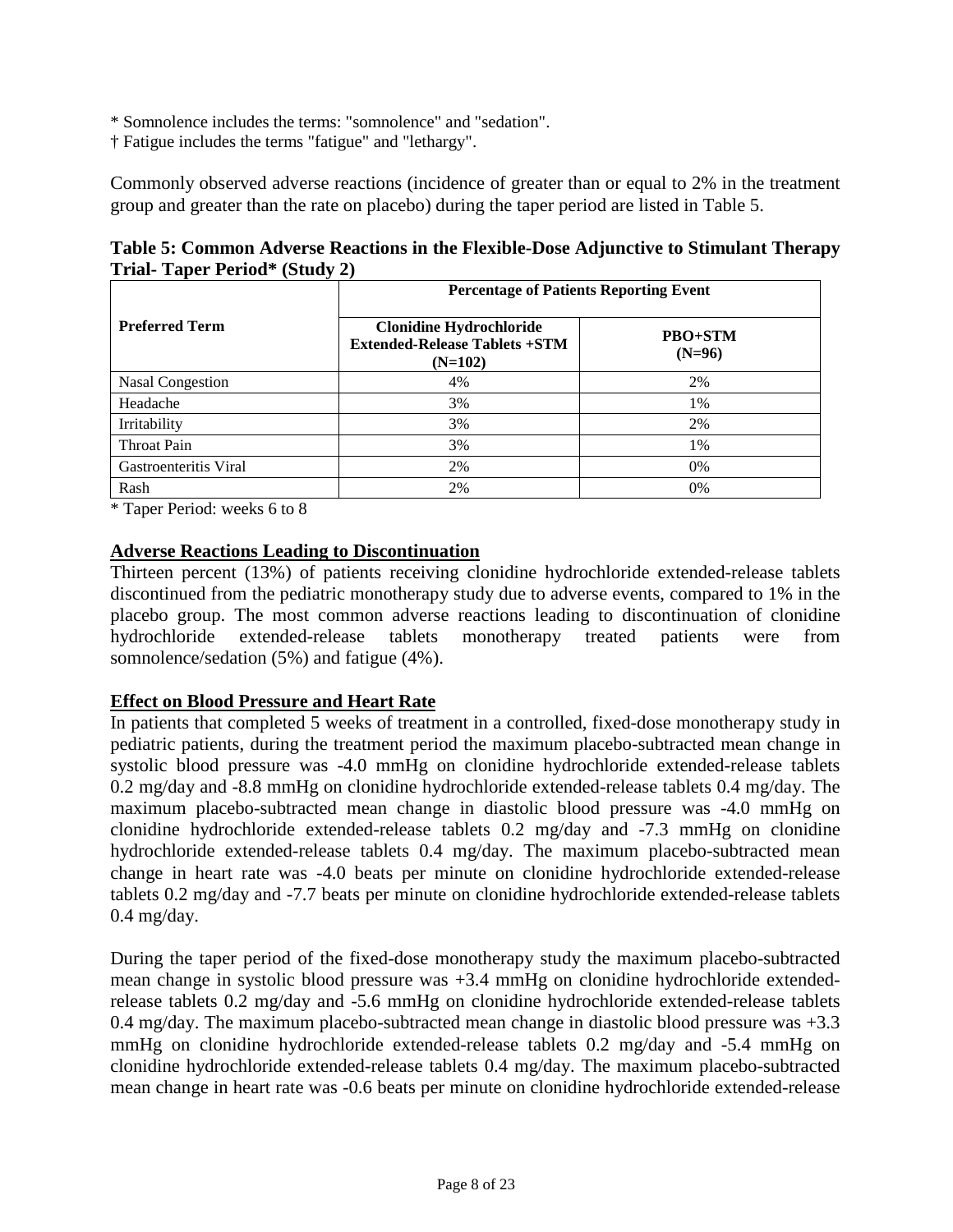tablets 0.2 mg/day and -3.0 beats per minute on clonidine hydrochloride extended-release tablets 0.4 mg/day

# <span id="page-8-1"></span>**6.2 Postmarketing Experience**

The following adverse reactions have been identified during post-approval use of clonidine hydrochloride extended-release tablets. Because these reactions are reported voluntarily from a population of uncertain size, it is not always possible to reliably estimate their frequency or establish a causal relationship to drug exposure. These events exclude those already mentioned in [6.1:](#page-4-0)

## *Psychiatric:* hallucinations *Cardiovascular:* Q-T prolongation

# <span id="page-8-0"></span>**7 DRUG INTERACTIONS**

The following have been reported with other oral immediate release formulations of clonidine:

| <b>Concomitant Drug Name or</b>   | <b>Clinical Rationale</b>          | <b>Clinical Recommendation</b> |
|-----------------------------------|------------------------------------|--------------------------------|
| <b>Drug Class</b>                 |                                    |                                |
| Tricyclic antidepressants         | Increase blood pressure and may    | Monitor blood pressure and     |
|                                   | counteract clonidine's             | adjust as needed               |
|                                   | hypotensive effects                |                                |
| Antihypertensive drugs            | Potentiate clonidine's             | Monitor blood pressure and     |
|                                   | hypotensive effects                | adjust as needed               |
| CNS depressants                   | Potentiate sedating effects        | Avoid use                      |
| Drugs that affect sinus node      | Potentiate bradycardia and risk of | Avoid use                      |
| function or AV node conduction    | AV block                           |                                |
| (e.g., digitalis, calcium channel |                                    |                                |
| blockers, beta blockers)          |                                    |                                |

### **Table 6: Clinically Important Drug Interactions**

# <span id="page-8-3"></span><span id="page-8-2"></span>**8 USE IN SPECIFIC POPULATIONS**

# **8.1 Pregnancy**

# Pregnancy Exposure Registry

There is a pregnancy exposure registry that monitors pregnancy outcomes in women exposed to ADHD medications, including clonidine hydrochloride extended-release tablets, during pregnancy. Healthcare providers are encouraged to register patients by calling the National Pregnancy Registry for ADHD Medications at 1-866-961-2388 or visiting [https://womensmentalhealth.org/adhd-medications/.](https://womensmentalhealth.org/adhd-medications/)

# Risk Summary

Prolonged experience with clonidine in pregnant women over several decades, based on published literature, including controlled trials, a retrospective cohort study and case reports, have not identified a drug associated risk of major birth defects, miscarriage, and adverse maternal or fetal outcomes. In animal embryofetal studies, increased resorptions were seen in rats and mice administered oral clonidine hydrochloride from implantation through organogenesis at 10 and 5 times, respectively, the maximum recommended human dose (MRHD) given to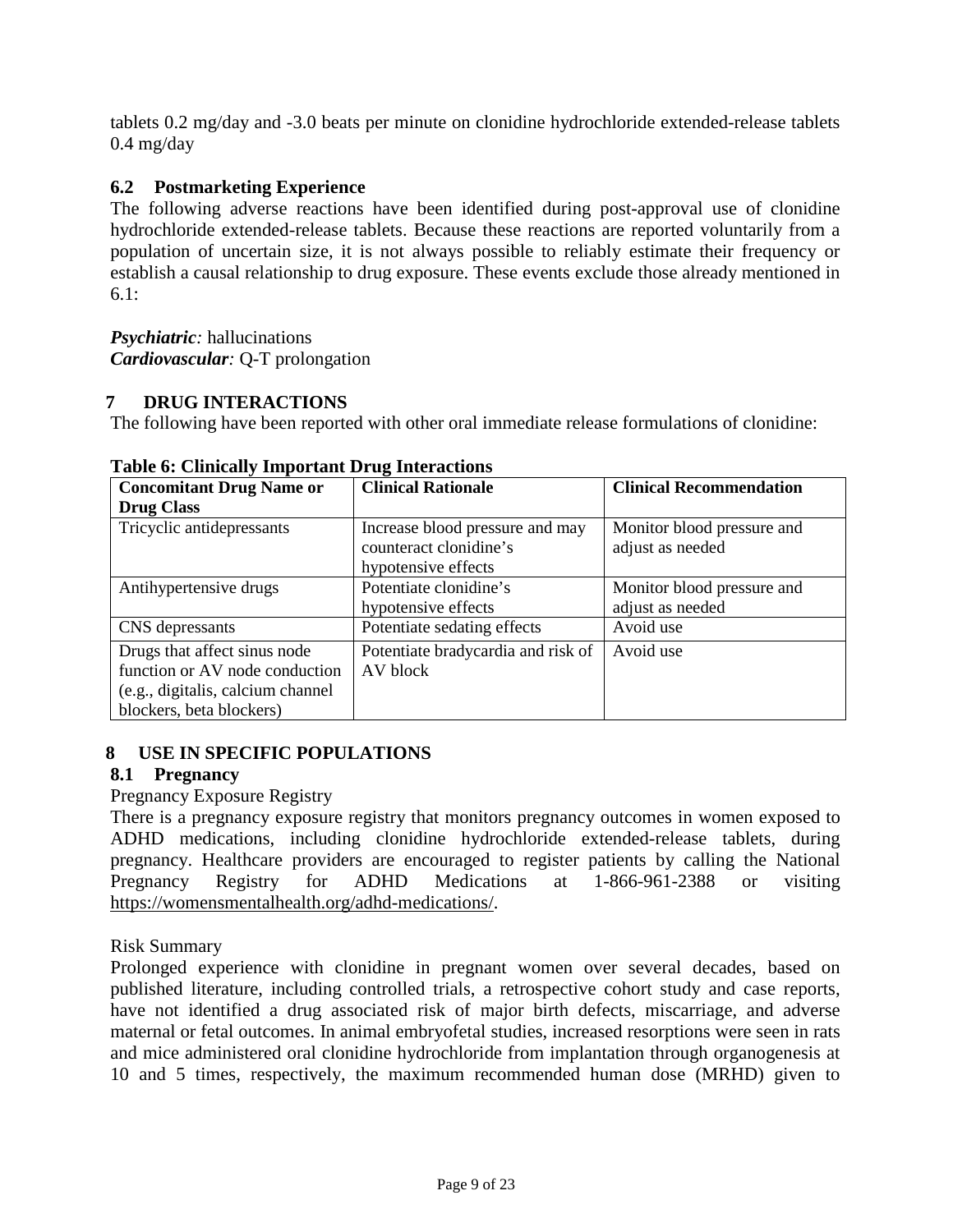adolescents on a mg/m<sup>2</sup> basis. No developmental effects were seen in rabbits administered oral clonidine hydrochloride during organogenesis at doses up to 3 times the MRHD [\(see Data](#page-9-1)).

<span id="page-9-1"></span>The estimated background risk of major birth defects and miscarriage for the indicated population is unknown. All pregnancies have a background risk of birth defect, loss, or other adverse outcomes. In the U.S. general population, the estimated background risk of major birth defects and miscarriages in clinically recognized pregnancies is 2 to 4% and 15 to 20%, respectively.

## Data

## *Animal Data*

Oral administration of clonidine hydrochloride to pregnant rabbits during the period of embryo/fetal organogenesis at doses of up to 80 mcg/kg/day (approximately 3 times the oral maximum recommended daily dose [MRHD] of 0.4 mg/day given to adolescents on a mg/m<sup>2</sup> basis) produced no developmental effects. In pregnant rats, however, doses as low as 15 mcg/kg/day (1/3 the MRHD given to adolescents on a mg/m<sup>2</sup> basis) were associated with increased resorptions in a study in which dams were treated continuously from 2 months prior to mating and throughout gestation. Increased resorptions were not associated with treatment at the same or at higher dose levels (up to 3 times the MRHD) when treatment of the dams was restricted to gestation days 6 to 15. Increases in resorptions were observed in both rats and mice at 500 mcg/kg/day (10 and 5 times the MRHD in rats and mice, respectively) or higher when the animals were treated on gestation days 1 to 14; 500 mcg/kg/day was the lowest dose employed in this study.

# <span id="page-9-2"></span><span id="page-9-0"></span>**8.2 Lactation**

# Risk Summary

Based on published lactation studies, clonidine hydrochloride is present in human milk at relative infant doses ranging from 4.1 to 8.4% of the maternal weight-adjusted dosage. Although in most cases, there were no reported adverse effects in breastfed infants exposed to clonidine, there is one case report of sedation, hypotonia, and apnea in an infant exposed to clonidine through breast milk. If an infant is exposed to clonidine hydrochloride through breastmilk, monitor for symptoms of hypotension and bradycardia, such as sedation, lethargy, tachypnea and poor feeding *(see [Clinical Considerations\)](#page-9-2).*The developmental and health benefits of breastfeeding should be considered along with the mother's clinical need for clonidine hydrochloride extendedrelease tablets and any potential adverse effects on the breastfed child from clonidine hydrochloride extended-release tablets or from the underlying maternal condition. Exercise caution when clonidine hydrochloride extended-release tablets are administered to a nursing woman.

# Clinical Considerations

Monitor breastfeeding infants exposed to clonidine hydrochloride extended-release tablets through breast milk for symptoms of hypotension and/or bradycardia such as sedation, lethargy, tachypnea, and poor feeding.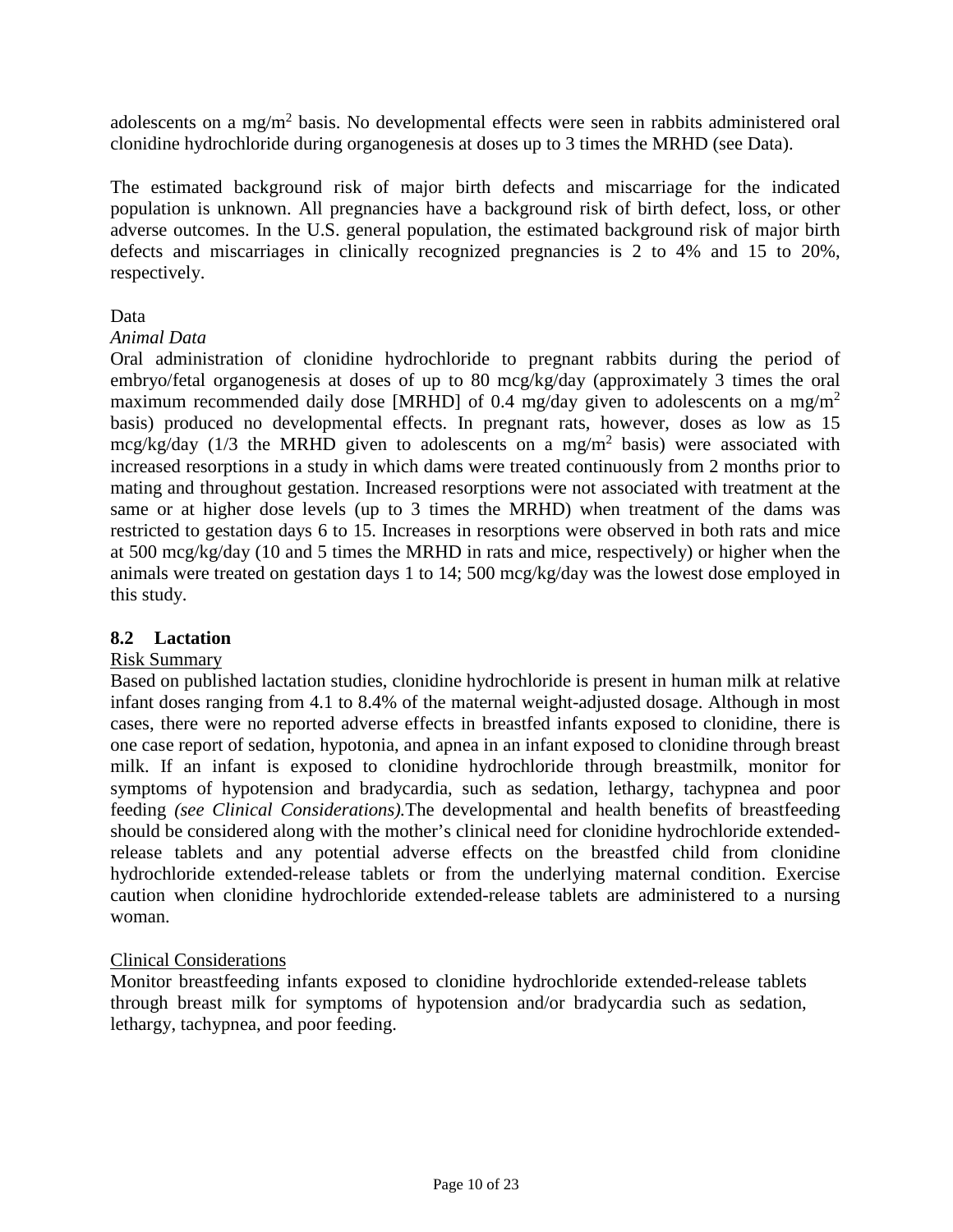# <span id="page-10-0"></span>**8.3 Females and Males of Reproductive Potential**

## Infertility

Based on findings in Animal studies revealed that clonidine hydrochloride extended-release tablets may impair fertility in females and males of reproductive potential *[see Nonclinical Toxicology [\(13.1\)\]](#page-14-1).*

# <span id="page-10-1"></span>**8.4 Pediatric Use**

The safety and efficacy of clonidine hydrochloride extended-release tablets in the treatment of ADHD have been established in pediatric patients 6 to 17 years of age. Use of clonidine hydrochloride extended-release tablets in pediatric patients 6 to 17 years of age is supported by three adequate and well-controlled studies; a short-term, placebo-controlled monotherapy trial, a short-term adjunctive therapy trial and a longer-term randomized monotherapy trial *[see Clinical Studies [\(14\)\]](#page-14-2)*. Safety and efficacy in pediatric patients below the age of 6 years has not been established.

## Juvenile Animal Data

In studies in juvenile rats, clonidine hydrochloride alone or in combination with methylphenidate had an effect on bone growth at clinically relevant doses and produced a slight delay in sexual maturation in males at 3 times the maximum recommended human dose (MRHD) for clonidine and methylphenidate.

In a study where juvenile rats were treated orally with clonidine hydrochloride from day 21 of age to adulthood, a slight delay in onset of preputial separation (delayed sexual maturation) was seen in males treated with 300 mcg/kg/day, which is approximately 3 times the MRHD of 0.4 mg/day on a mg/m<sup>2</sup> basis. The no-effect dose was 100 mcg/kg/day, which is approximately equal to the MRHD. There was no drug effects on fertility or on other measures of sexual or neurobehavioral development.

In a study where juvenile rats were treated with clonidine alone (300 mcg/kg/day) or in combination with methylphenidate (10 mg/kg/day in females and 50/30 mg/kg/day in males; the dose was lowered from 50 to 30 mg/kg/day in males due to self-injurious behavior during the first week of treatment) from day 21 of age to adulthood, decreases in bone mineral density and mineral content were observed in males treated with 300 mcg/kg/day clonidine alone and in combination with 50/30 mg/kg/day methylphenidate and a decrease in femur length was observed in males treated with the combination at the end of the treatment period. These doses are approximately 3 times the MRHD of 0.4 mg/day clonidine and 54 mg/day methylphenidate on a mg/m<sup>2</sup> basis. All these effects in male were not reversed at the end of a 4 - week recovery period. In addition, similar findings were seen in males treated with a lower dose of clonidine (30 mcg/kg/day) in combination with 50 mg/kg/day of methylphenidate and a decrease in femur length was observed in females treated with clonidine alone at the end of the recovery period. These effects were accompanied by a decrease in body weight gain in treated animals during the treatment period but the effect was reversed at the end of the recovery period. A delay in preputial separation (sexual maturation) was observed in males treated with the combination treatment of 300 mcg/kg/day clonidine and 50/30 mg/kg/day methylphenidate. There was no effect on reproduction or sperm analysis in these males.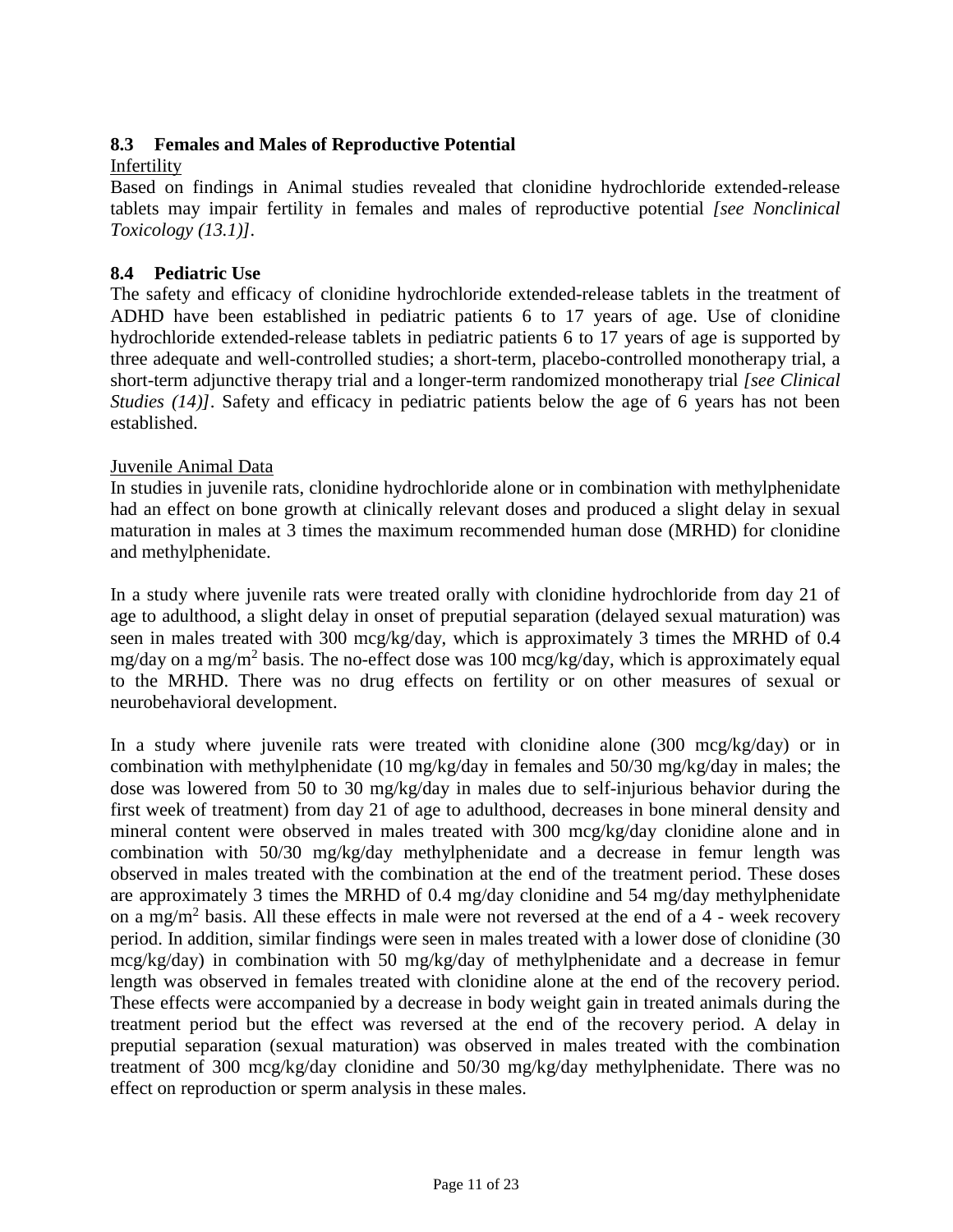### <span id="page-11-0"></span>**8.6 Renal Impairment**

The impact of renal impairment on the pharmacokinetics of clonidine in children has not been assessed. The initial dosage of clonidine hydrochloride extended-release tablets should be based on degree of impairment. Monitor patients carefully for hypotension and bradycardia, and titrate to higher doses cautiously. Since only a minimal amount of clonidine is removed during routine hemodialysis, there is no need to give supplemental clonidine hydrochloride extended-release tablets following dialysis.

## <span id="page-11-2"></span><span id="page-11-1"></span>**9 DRUG ABUSE AND DEPENDENCE**

### **9.1 Controlled Substance**

Clonidine hydrochloride extended-release tablets is not a controlled substance and has no known potential for abuse or dependence.

### <span id="page-11-3"></span>**10 OVERDOSAGE**

#### **Symptoms**

**Clonidine overdose:** hypertension may develop early and may be followed by hypotension, bradycardia, respiratory depression, hypothermia, drowsiness, decreased or absent reflexes, weakness, irritability and miosis. The frequency of CNS depression may be higher in children than adults. Large overdoses may result in reversible cardiac conduction defects or dysrhythmias, apnea, coma and seizures. Signs and symptoms of overdose generally occur within 30 minutes to two hours after exposure.

#### **Treatment**

Consult with a Certified Poison Control Center (1-800-222-1222) for up-to-date guidance and advice.

### <span id="page-11-4"></span>**11 DESCRIPTION**

Clonidine hydrochloride extended-release is a centrally acting alpha<sub>2</sub>-adrenergic agonist available as 0.1 mg extended-release tablets for oral administration. Each 0.1 mg tablet is equivalent to 0.087 mg, respectively, of the free base.

The inactive ingredients are sodium lauryl sulfate, microcrystalline cellulose, hypromellose, colloidal silicon dioxide, and magnesium stearate. The formulation is designed to delay the absorption of active drug in order to decrease peak to trough plasma concentration differences. Clonidine hydrochloride, USP is an imidazoline derivative and exists as a mesomeric compound. The chemical name is 2-(2,6-dichlorophenylamino)2-imidazoline hydrochloride. The following is the structural formula:



 $C_9H_9C_2N_3 \cdot HCl$  Mol. Wt. 266.56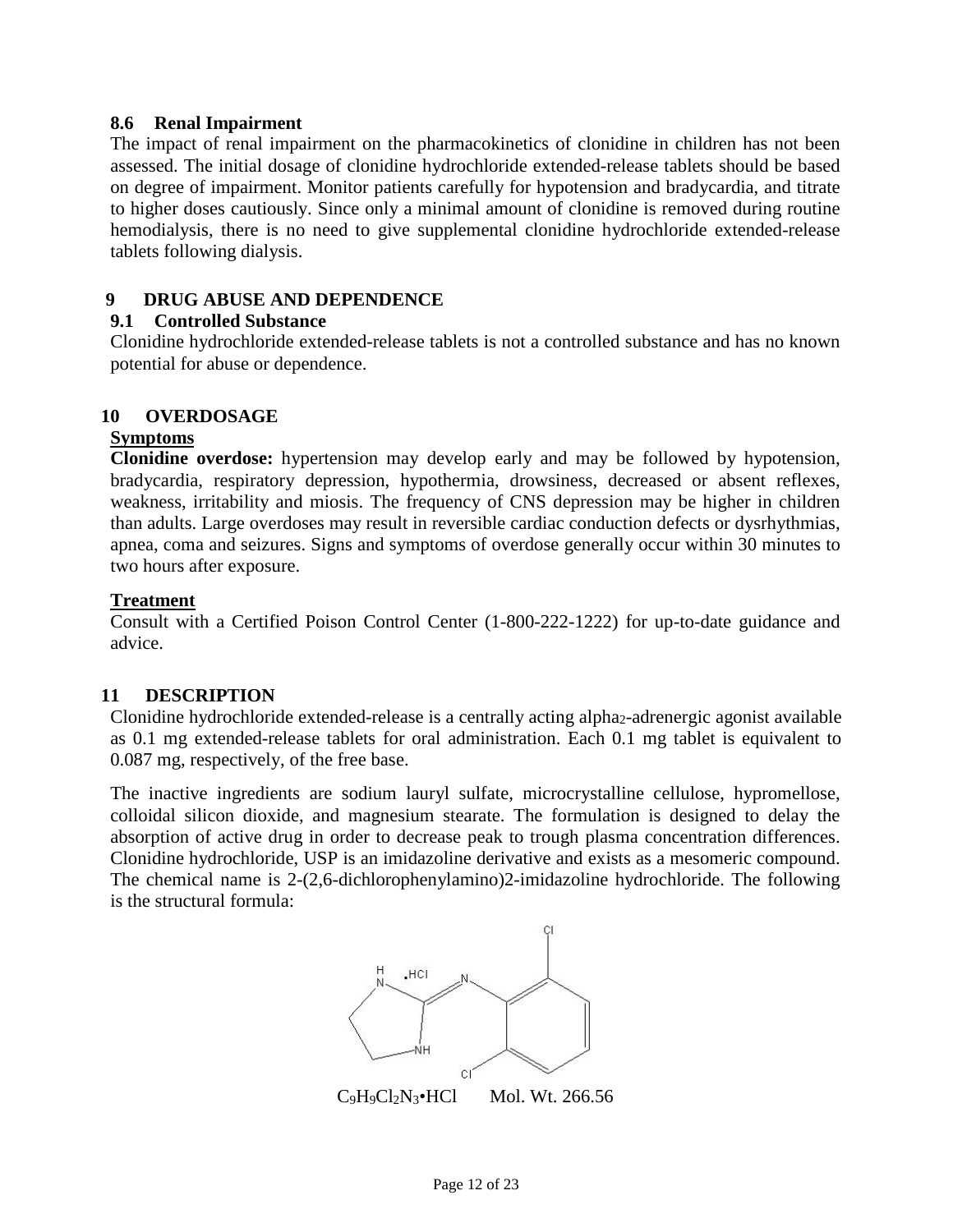Clonidine hydrochloride, USP is an odorless, bitter, white, crystalline substance soluble in water and alcohol.

# <span id="page-12-2"></span><span id="page-12-1"></span>**12 CLINICAL PHARMACOLOGY**

# **12.1 Mechanism of Action**

Clonidine stimulates alpha<sub>2</sub>-adrenergic receptors in the brain. Clonidine is not a central nervous system stimulant. The mechanism of action of clonidine in ADHD is not known.

# <span id="page-12-3"></span>**12.2 Pharmacodynamics**

Clonidine is a known antihypertensive agent. By stimulating alpha2-adrenergic receptors in the brain stem, clonidine reduces sympathetic outflow from the central nervous system and decreases peripheral resistance, renal vascular resistance, heart rate, and blood pressure.

# <span id="page-12-0"></span>**12.3 Pharmacokinetics**

# **Single-dose Pharmacokinetics in Adults**

Immediate-release clonidine hydrochloride and clonidine hydrochloride extended-release tablets have different pharmacokinetic characteristics; dose substitution on a milligram for milligram basis will result in differences in exposure. A comparison across studies suggests that the Cmax is 50% lower for clonidine hydrochloride extended-release tablets compared to immediaterelease clonidine hydrochloride.

Following oral administration of an immediate release formulation, plasma clonidine concentration peaks in approximately 3 to 5 hours and the plasma half-life ranges from 12 to 16 hours. The half-life increases up to 41 hours in patients with severe impairment of renal function. Following oral administration about 40%-60% of the absorbed dose is recovered in the urine as unchanged drug in 24 hours.

About 50% of the absorbed dose is metabolized in the liver. Although studies of the effect of renal impairment and studies of clonidine excretion have not been performed with clonidine hydrochloride extended-release tablets, results are likely to be similar to those of the immediate release formulation.

The pharmacokinetic profile of clonidine hydrochloride extended-release tablets administration was evaluated in an open-label, three-period, randomized, crossover study of 15 healthy adult subjects who received three single-dose regimens of clonidine: 0.1 mg of clonidine hydrochloride extended-release tablets under fasted conditions, 0.1 mg of clonidine hydrochloride extended-release tablets following a high fat meal, and 0.1 mg of clonidine immediate-release (Catapres®) under fasted conditions. Treatments were separated by one-week washout periods.

Mean concentration-time data from the 3 treatments are shown in [Table 7](#page-13-0) and [Figure 1.](#page-13-1) After administration of clonidine hydrochloride extended-release tablets, maximum clonidine concentrations were approximately 50% of the Catapres maximum concentrations and occurred approximately 5 hours later relative to Catapres. Similar elimination half-lives were observed and total systemic bioavailability following clonidine hydrochloride extended-release tablets was approximately 89% of that following Catapres.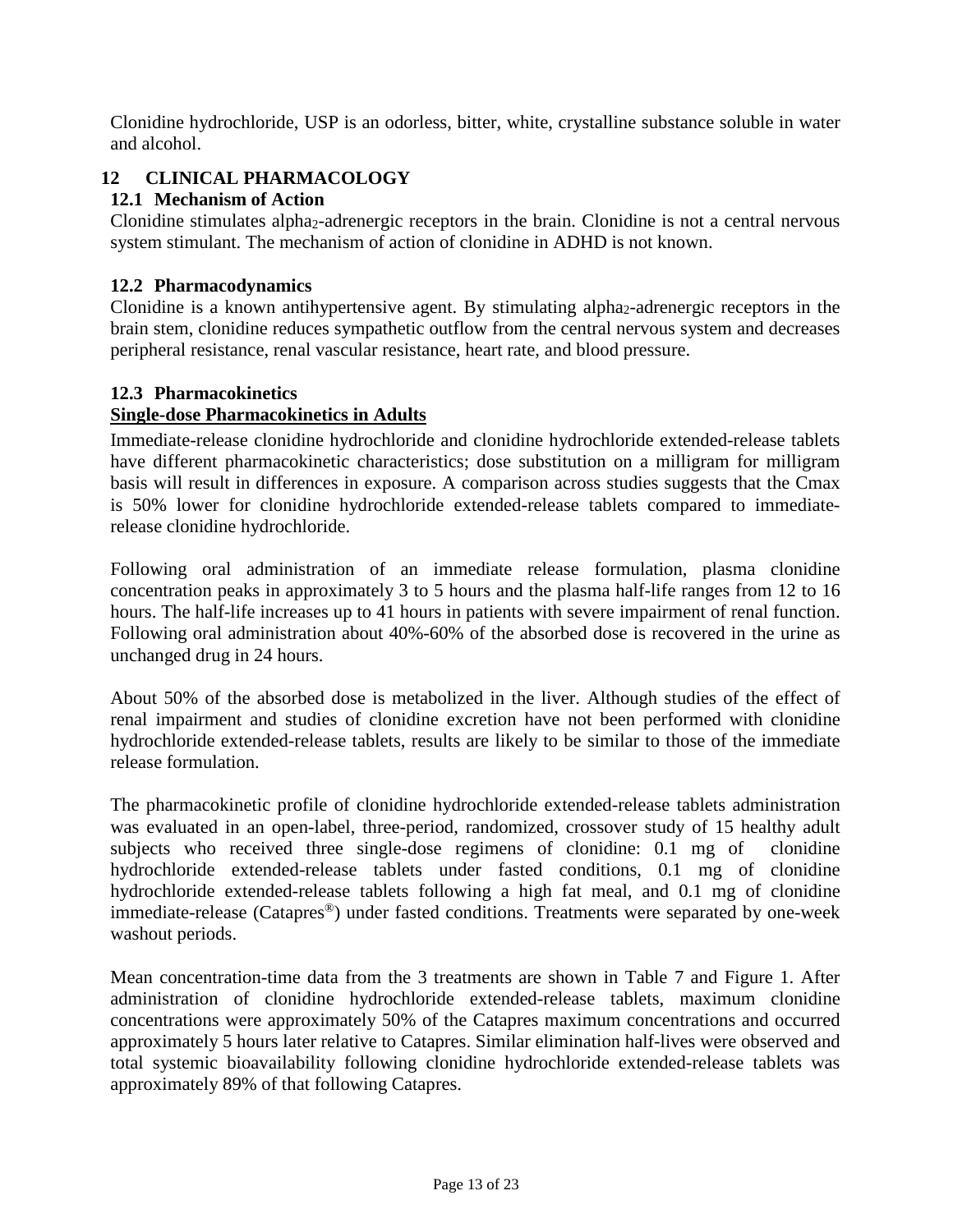<span id="page-13-0"></span>Food had no effect on plasma concentrations, bioavailability, or elimination half-life.

| udio Al Inglinuominone I grunionelo ol Cioniunio in Iloginii Tiugle (Olunioelo |                                                              |                         |                      |                  |                         |               |
|--------------------------------------------------------------------------------|--------------------------------------------------------------|-------------------------|----------------------|------------------|-------------------------|---------------|
|                                                                                | <b>Clonidine Hydrochloride</b><br><b>Immediate-Release -</b> |                         |                      | <b>Clonidine</b> | <b>Clonidine</b>        |               |
|                                                                                |                                                              |                         |                      | Hydrochloride    |                         | Hydrochloride |
|                                                                                | Fasted                                                       | <b>Extended-Release</b> |                      |                  | <b>Extended-Release</b> |               |
|                                                                                | $n=15$                                                       |                         | <b>Tablets</b> - Fed |                  | Tablets -Fasted n=14    |               |
|                                                                                |                                                              |                         | $n=15$               |                  |                         |               |
| <b>Parameter</b>                                                               | Mean                                                         | <b>SD</b>               | <b>Mean</b>          | SD.              | <b>MEAN</b>             | <b>SD</b>     |
| $C_{\text{max}}$ (pg/mL)                                                       | 443                                                          | 59.6                    | 235                  | 34.7             | 258                     | 33.3          |
| $AUC_{inf}(hr*pg/mL)$                                                          | 7313                                                         | 1812                    | 6505                 | 1728             | 6729                    | 1650          |
| $hT_{\text{max}}$ (hr)                                                         | 2.07                                                         | 0.5                     | 6.80                 | 3.61             | 6.50                    | 1.23          |
| $T_{1/2}$ (hr)                                                                 | 12.57                                                        | 3.11                    | 12.67                | 3.76             | 12.65                   | 3.56          |

<span id="page-13-1"></span>**Table 7: Pharmacokinetic Parameters of Clonidine in Healthy Adult Volunteers**

# **Figure 1 Mean Clonidine Concentration-Time Profiles after Single Dose Administration**



# **Multiple-dose Pharmacokinetics in Children and Adolescents**

Plasma clonidine concentrations in children and adolescents (0.1 mg bid and 0.2 mg bid) with ADHD are greater than those of adults with hypertension with children and adolescents receiving higher doses on a mg/kg basis. Body weight normalized clearance (CL/F) in children and adolescents was higher than CL/F observed in adults with hypertension. Clonidine concentrations in plasma increased with increases in dose over the dose range of 0.2 to 0.4 mg/day.

Clonidine CL/F was independent of dose administered over the 0.2 to 0.4 mg/day dose range. Clonidine CL/F appeared to decrease slightly with increases in age over the range of 6 to 17 years, and females had a 23% lower CL/F than males. The incidence of "sedation-like" AEs (somnolence and fatigue) appeared to be independent of clonidine dose or concentration within the studied dose range in the titration study. Results from the add-on study showed that clonidine CL/F was 11% higher in patients who were receiving methylphenidate and 44% lower in those receiving amphetamine compared to subjects not on adjunctive therapy.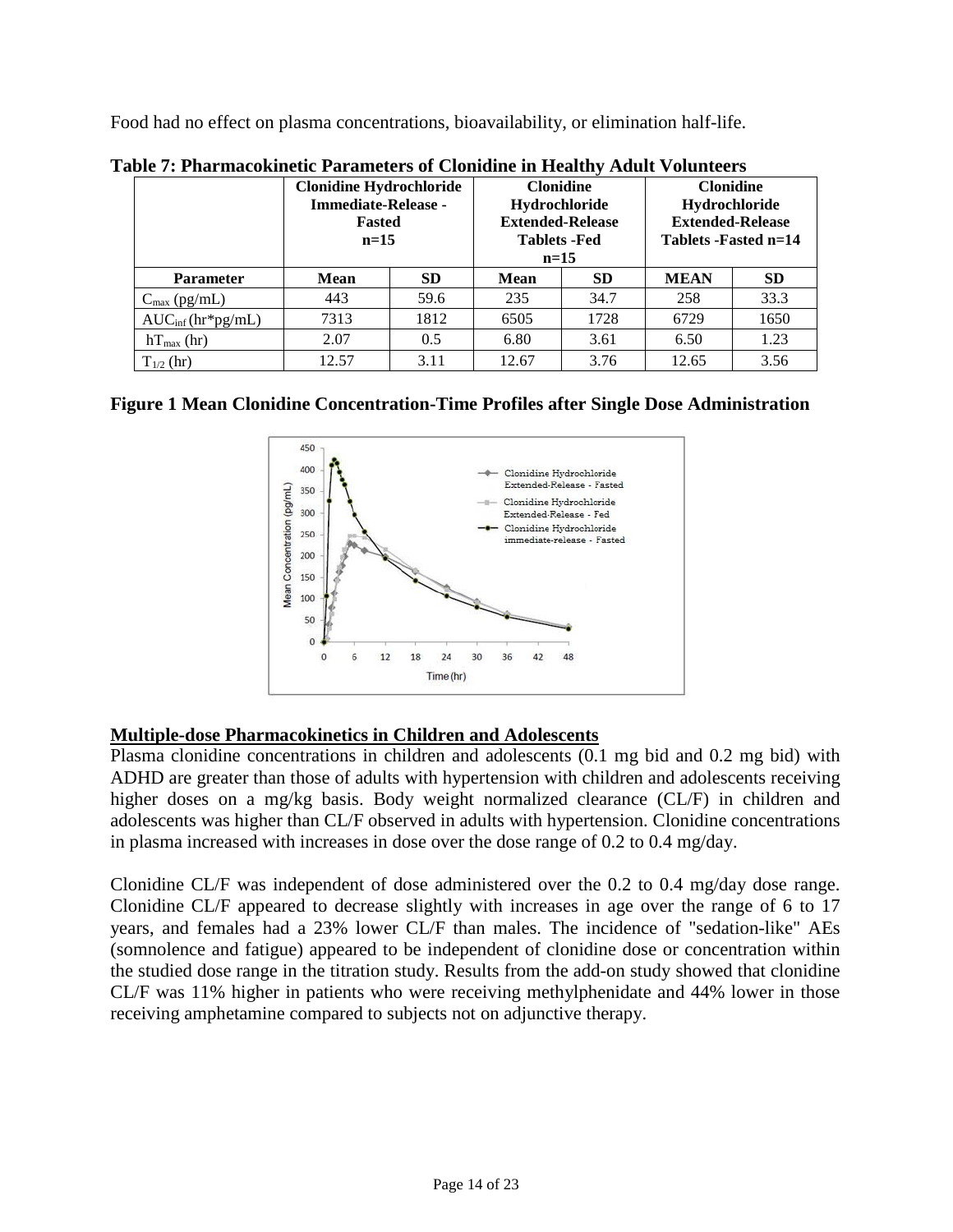# <span id="page-14-0"></span>**13 NONCLINICAL TOXICOLOGY**

# <span id="page-14-1"></span>**13.1 Carcinogenesis, Mutagenesis, Impairment of Fertility**

## Carcinogenesis

Clonidine Hydrochloride was not carcinogenic when administered in the diet of rats (for up to 132 weeks) or mice (for up to 78 weeks) at doses of up to 1,620 (male rats), 2,040 (female rats), or 2,500 (mice) mcg/kg/day. These doses are approximately 20, 25, and 15 times, respectively, the maximum recommended human dose (MRHD) of 0.4 mg/day on a mg/m<sup>2</sup> basis.

### Mutagenesis

There was no evidence of genotoxicity in the Ames test for mutagenicity or mouse micronucleus test for clastogenicity.

### Impairment of Fertility

In a reproduction study fertility of female rats appeared to be adversely affected at dose levels of 500 and 2000 mcg/kg/day (10 and 40 times the MRHD on a mg/  $m^2$  basis). Lower doses have not been adequately evaluated and a no adverse effect level could not be established.

# <span id="page-14-2"></span>**14 CLINICAL STUDIES**

Efficacy of clonidine hydrochloride extended release tablets in the treatment of ADHD was established in children and adolescents (6 to 17 years) in:

- One short-term, placebo-controlled monotherapy trial (Study 1)
- One short-term adjunctive therapy to psychostimulants trial (Study 2)
- One randomized withdrawal trial as monotherapy (Study 3)

# **Short-term Monotherapy and Adjunctive Therapy to Psychostimulant Studies for ADHD**

The efficacy of clonidine hydrochloride extended release tablets in the treatment of ADHD was established in 2 (one monotherapy and one adjunctive therapy) placebo-controlled trials in pediatric patients aged 6 to 17, who met DSM-IV criteria of ADHD hyperactive or combined hyperactive/inattentive subtypes. Signs and symptoms of ADHD were evaluated using the investigator administered and scored ADHD Rating Scale-IV-Parent Version (ADHDRS-IV) total score including hyperactive/impulsivity and inattentive subscales.

Study 1 (CLON-301), was an 8-week randomized, double-blind, placebo-controlled, fixed dose study of children and adolescents aged 6 to 17 (N=236) with a 5-week primary efficacy endpoint. Patients were randomly assigned to one of the following three treatment groups: clonidine hydrochloride extended-release tablets (CLON) 0.2 mg/day (N=78), Clonidine hydrochloride extended-release Tablets 0.4 mg/day (N=80), or placebo (N=78). Dosing for the clonidine hydrochloride extended-release tablets groups started at 0.1 mg/day and was titrated in increments of 0.1 mg/week to their respective dose (as divided doses). Patients were maintained at their dose for a minimum of 2 weeks before being gradually tapered down to 0.1 mg/day at the last week of treatment. At both doses, improvements in ADHD symptoms were statistically significantly superior in clonidine hydrochloride extended-release tablets -treated patients compared with placebo-treated patients at the end of 5 weeks as measured by the ADHDRS-IV total score [\(Table 8\).](#page-15-0)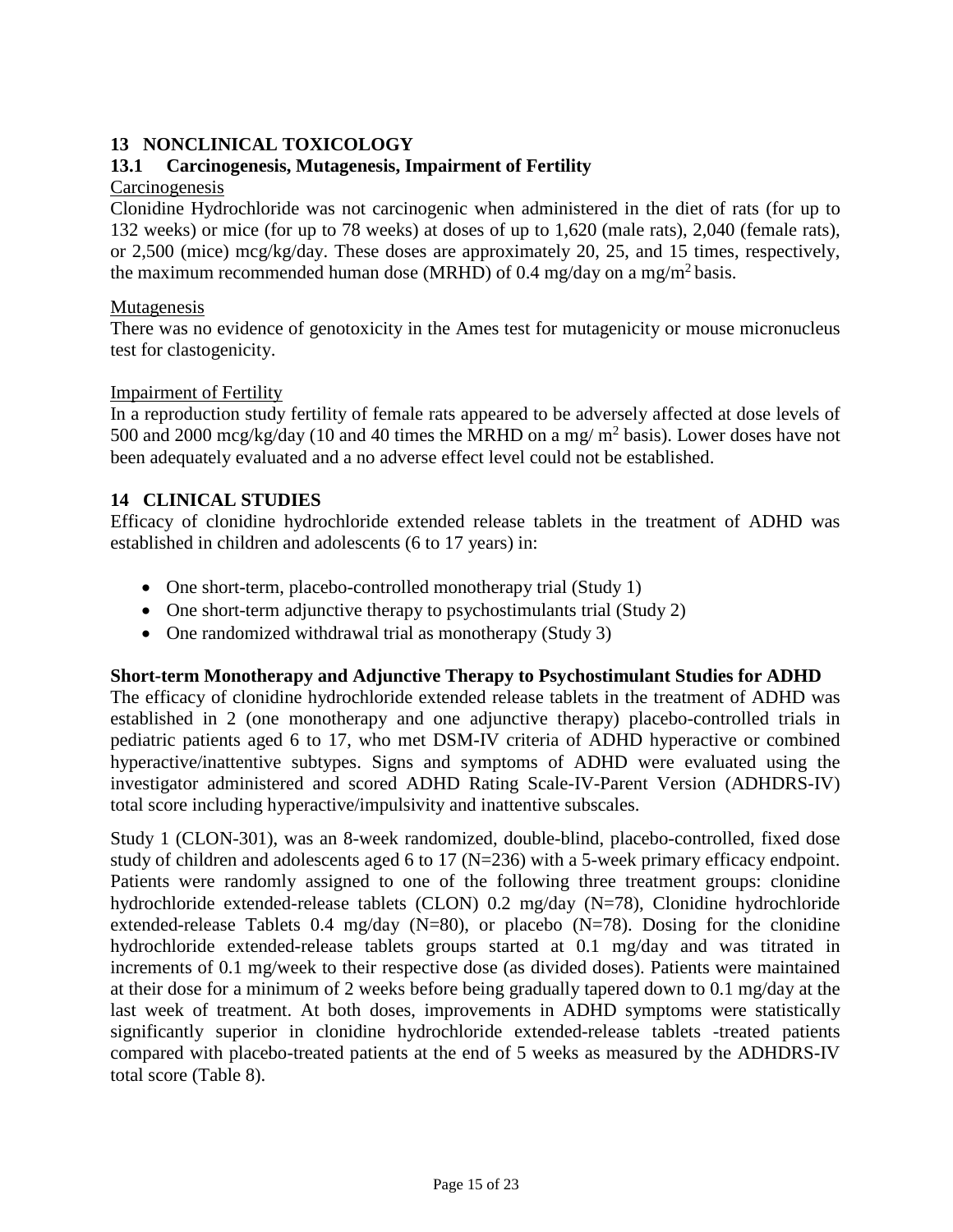<span id="page-15-1"></span>Study 2 (CLON-302) was an 8-week randomized, double-blind, placebo-controlled, flexible dose study in children and adolescents aged 6 to 17 ( $N=198$ ) with a 5-week primary efficacy end point. Patients had been treated with a psychostimulant (methylphenidate or amphetamine) for four weeks with inadequate response. Patients were randomly assigned to one of two treatment groups: clonidine hydrochloride extended-release tablets adjunct to a psychostimulant  $(N=102)$ or psychostimulant alone (N=96). The clonidine hydrochloride extended-release tablets dose was initiated at 0.1 mg/day and doses were titrated in increments of 0.1 mg/week up to 0.4 mg/day, as divided doses, over a 3-week period based on tolerability and clinical response. The dose was maintained for a minimum of 2 weeks before being gradually tapered to 0.1 mg/day at the last week of treatment. ADHD symptoms were statistically significantly improved in clonidine hydrochloride extended-release tablets plus stimulant group compared with the stimulant alone group at the end of 5 weeks as measured by the ADHDRS-IV total score [\(Table 8\).](#page-15-1)

<span id="page-15-0"></span>

| <b>Study</b><br><b>Number</b> | <b>Treatment Group</b>                                                                                                                                     | <b>Primary Efficacy Measure: ADHDRS-IV Total Score</b> |                                             |                                                        |  |
|-------------------------------|------------------------------------------------------------------------------------------------------------------------------------------------------------|--------------------------------------------------------|---------------------------------------------|--------------------------------------------------------|--|
|                               |                                                                                                                                                            | <b>Mean Baseline</b><br>Score (SD)                     | <b>LS Mean Change</b><br>from Baseline (SE) | Placebo-subtracted<br>Difference <sup>a</sup> (95% CI) |  |
| Study 1                       | Clonidine<br>Hydrochloride<br><b>Extended-Release</b><br>Tablets (0.2)<br>mg/day)<br>Clonidine<br>Hydrochloride<br><b>Extended-Release</b><br>Tablets (0.4 | 43.8 (7.47)<br>44.6 (7.73)                             | $-15.0(1.38)$<br>$-15.6(1.33)$              | $-8.5$ ( $-12.2$ , $-4.8$ )<br>$-9.1$ $(-12.8, -5.5)$  |  |
|                               | mg/day)<br>Placebo                                                                                                                                         | 45.0(8.53)                                             | $-6.5(1.35)$                                |                                                        |  |
| Study 2                       | Clonidine<br>Hydrochloride<br><b>Extended-Release</b><br>Tablets (0.4<br>$mg/day) +$<br>Psychostimulant                                                    | 38.9(6.95)                                             | $-15.8(1.18)$                               | $-4.5$ $(-7.8, -1.1)$                                  |  |
|                               | Psychostimulant<br>alone                                                                                                                                   | 39.0 (7.68)                                            | $-11.3(1.24)$                               |                                                        |  |

| <b>Table 8: Short-Term Trials</b> |  |
|-----------------------------------|--|
|                                   |  |

SD: standard deviation; SE: standard error; LS Mean: least-squares mean; CI: unadjusted confidence interval.

a Difference (drug minus placebo) in least-squares mean change from baseline.

### **Maintenance Monotherapy for ADHD**

Study 3 (SHN-KAP-401), was a double-blind, placebo-controlled, randomized-withdrawal study in children and adolescents aged 6 to 17 years (n=253) with DSM-IV-TR diagnosis of ADHD. The study consisted of a 10-week, open-label phase (4 weeks of dose optimization and 6 weeks of dose maintenance), a 26-week double-blind phase, and a 4-week taper-down and follow-up phase. All patients were initiated at 0.1 mg/day and increased at weekly intervals in increments of 0.1 mg/day until reaching personalized optimal dose (0.1, 0.2, 0.3 or 0.4 mg/day, as divided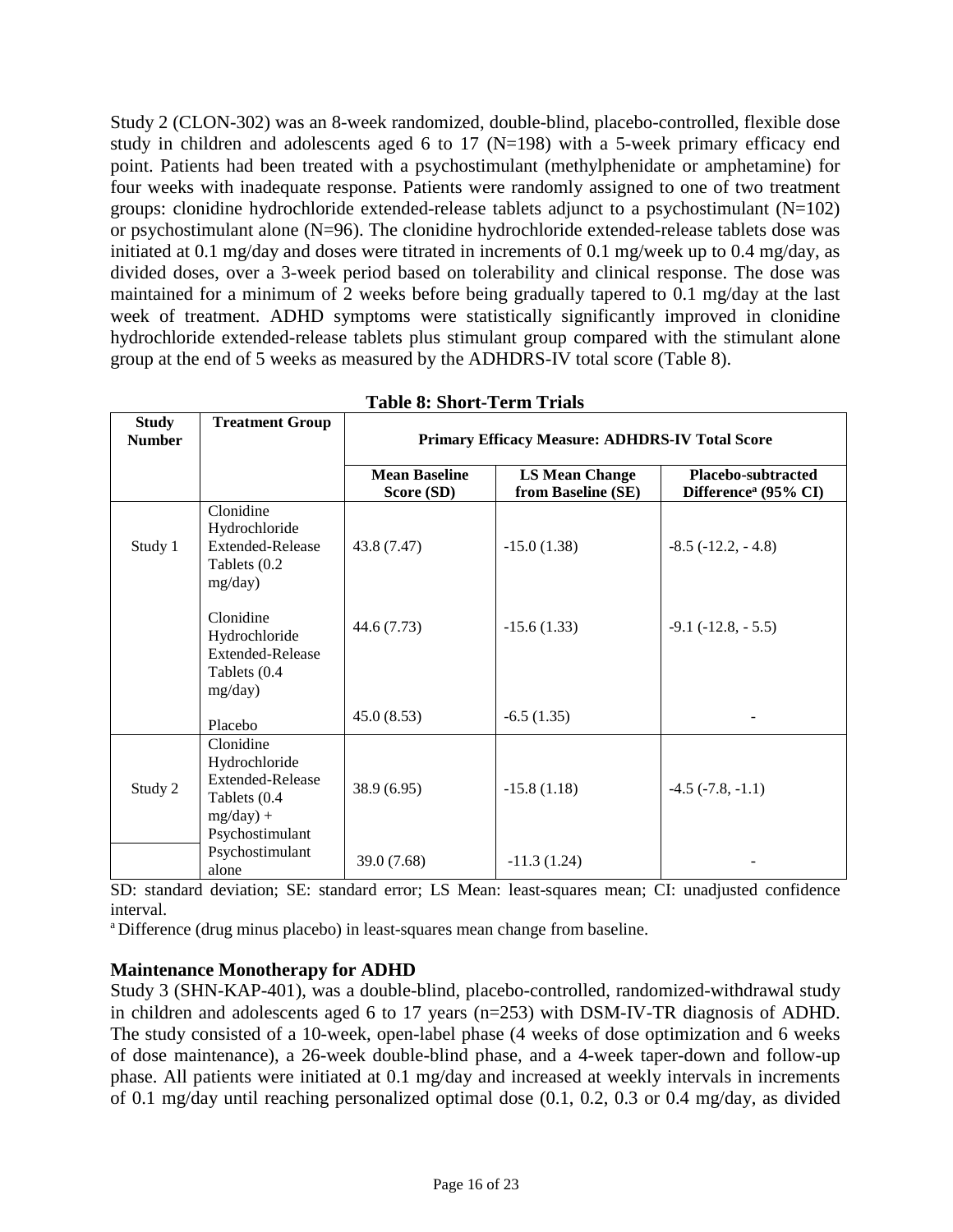<span id="page-16-0"></span>doses). Eligible patients had to demonstrate treatment response as defined by greater than or equal to 30% reduction in ADHD-RS-IV total score and a Clinical Global Impression-Improvement score of 1 or 2 during the open label phase. Patients who sustained treatment response (n=135) until the end of the open label phase were randomly assigned to one of the two treatment groups, clonidine hydrochloride extended-release tablets (N=68) and Placebo (N=67), to evaluate the long-term efficacy of maintenance dose of clonidine hydrochloride extendedrelease tablets in the double-blind phase. The primary efficacy endpoint was the percentage of patients with treatment failure defined as a greater than or equal to 30% increase (worsening) in ADHD-RS-IV total score and greater than or equal to 2 points increase (worsening) in Clinical Global Impression – Severity Scale in 2 consecutive visits or early termination for any reason. A total of 73 patients experienced treatment failure in the double-blind phase: 31 patients (45.6%) in the clonidine hydrochloride extended-release tablets group and 42 patients (62.7%) in the placebo group, with a statistically significant difference in the primary endpoint favoring clonidine hydrochloride extended-release tablets [\(Table 9\).](#page-16-0) The cumulative proportion of patients with treatment failure over time during the double-blind phase is displayed in [Figure 2.](#page-17-2) 

|                                       | <b>Double-Blind Full Analysis Set</b>                                          |                |  |  |  |  |  |
|---------------------------------------|--------------------------------------------------------------------------------|----------------|--|--|--|--|--|
| Study 3                               | <b>Clonidine</b><br>Hydrochloride<br><b>Extended-Release</b><br><b>Tablets</b> | <b>Placebo</b> |  |  |  |  |  |
| Number of subjects                    | 68                                                                             | 67             |  |  |  |  |  |
| Number of treatment failures          | 31 (45.6%)                                                                     | 42 (62.7%)     |  |  |  |  |  |
| <b>Basis of Treatment Failure</b>     |                                                                                |                |  |  |  |  |  |
| Clinical criteria <sup>a,b</sup>      | $11(16.2\%)$                                                                   | $9(13.4\%)$    |  |  |  |  |  |
| Lack of efficacy <sup>c</sup>         | $1(1.5\%)$                                                                     | $3(4.5\%)$     |  |  |  |  |  |
| Withdrawal of informed assent/consent | $4(5.9\%)$                                                                     | $20(29.9\%)$   |  |  |  |  |  |
| Other early terminations              | 15 (22.1%)                                                                     | 10 (14.9%)     |  |  |  |  |  |

| Table 9: Treatment Failure: Double-Blind Full Analysis Set (Study 3) |  |  |  |  |
|----------------------------------------------------------------------|--|--|--|--|
|                                                                      |  |  |  |  |

 $ADHD-RS-IV =$  Attention Deficit Hyperactivity Disorder-Rating Scale-4<sup>th</sup> edition; CGI-S = Clinical Global Impression-Severity a

<sup>a</sup>At the same 2 consecutive visits a (1) 30% or greater reduction in ADHD-RS-IV, and (2) 2-point or more increase in CGI-S.

<sup>b</sup>Two subjects (1 placebo and 1 clonidine hydrochloride extended-release tablets) withdrew consent, but met the clinical criteria for treatment failure.

c Three subjects (all placebo) discontinued the study due to treatment failure, but met only the criterion for ADHD-RS-IV.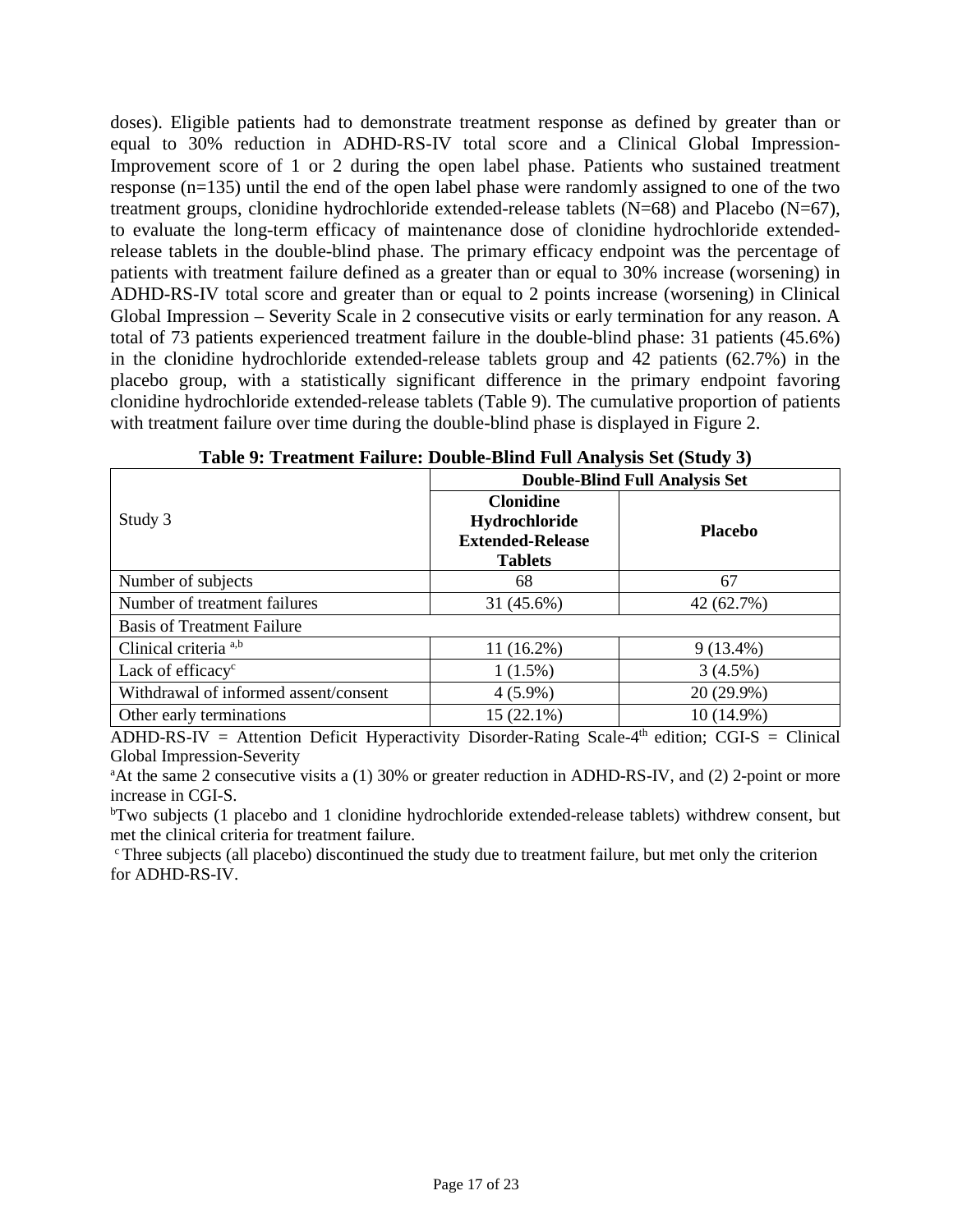<span id="page-17-2"></span>**Figure 2: Kaplan-Meier Estimation of Cumulative Proportion of Patients with Treatment Failure (Study 3)**



## <span id="page-17-1"></span>**16 HOW SUPPLIED/STORAGE AND HANDLING**

Clonidine hydrochloride extended-release tablets are white to off-white, circular biconvex debossed with ("CL") on one side and plain on other side.

NDC 27241-108-06 – 0.1 mg round tablets supplied in bottles containing 60 tablets.

Store at 20 $^{\circ}$  to 25 $^{\circ}$ C (68 $^{\circ}$ -77 $^{\circ}$ F); excursions permitted to 15 $^{\circ}$  to 30 $^{\circ}$ C (59 $^{\circ}$  to 86 $^{\circ}$ F) [see USP Controlled Room Temperature].

<span id="page-17-0"></span>Dispense in a tight, light-resistant container [see USP].

### **17 PATIENT COUNSELING INFORMATION**

Advise the patient to read the FDA-approved Patient Labeling (Patient Information)

### **Dosage and Administration**

Advise patients that clonidine hydrochloride extended-release tablets must be swallowed whole, never crushed, cut, or chewed, and may be taken with or without food. When initiating treatment, provide dosage escalation instructions *[see Dosage and Administration [\(2.1\)\]](#page-1-2).* 

### **Missed Dose**

If patients miss a dose of clonidine hydrochloride extended-release tablets, advise them to skip the dose and take the next dose as scheduled and not to take more than the prescribed total daily amount of clonidine hydrochloride extended-release tablets in any 24-hour period [*see Dosage and Administration [\(2.4\)](#page-2-4)*].

### **Hypotension/Bradycardia**

Advise patients who have a history of syncope or may have a condition that predisposes them to syncope, such as hypotension, orthostatic hypotension, bradycardia, or dehydration, to avoid becoming dehydrated or overheated *[see Warnings and Precautions [\(5.1\)\]](#page-2-2).* 

#### **Sedation and Somnolence**

Instruct patients to use caution when driving a car or operating hazardous machinery until they know how they will respond to treatment with clonidine hydrochloride extended-release tablets.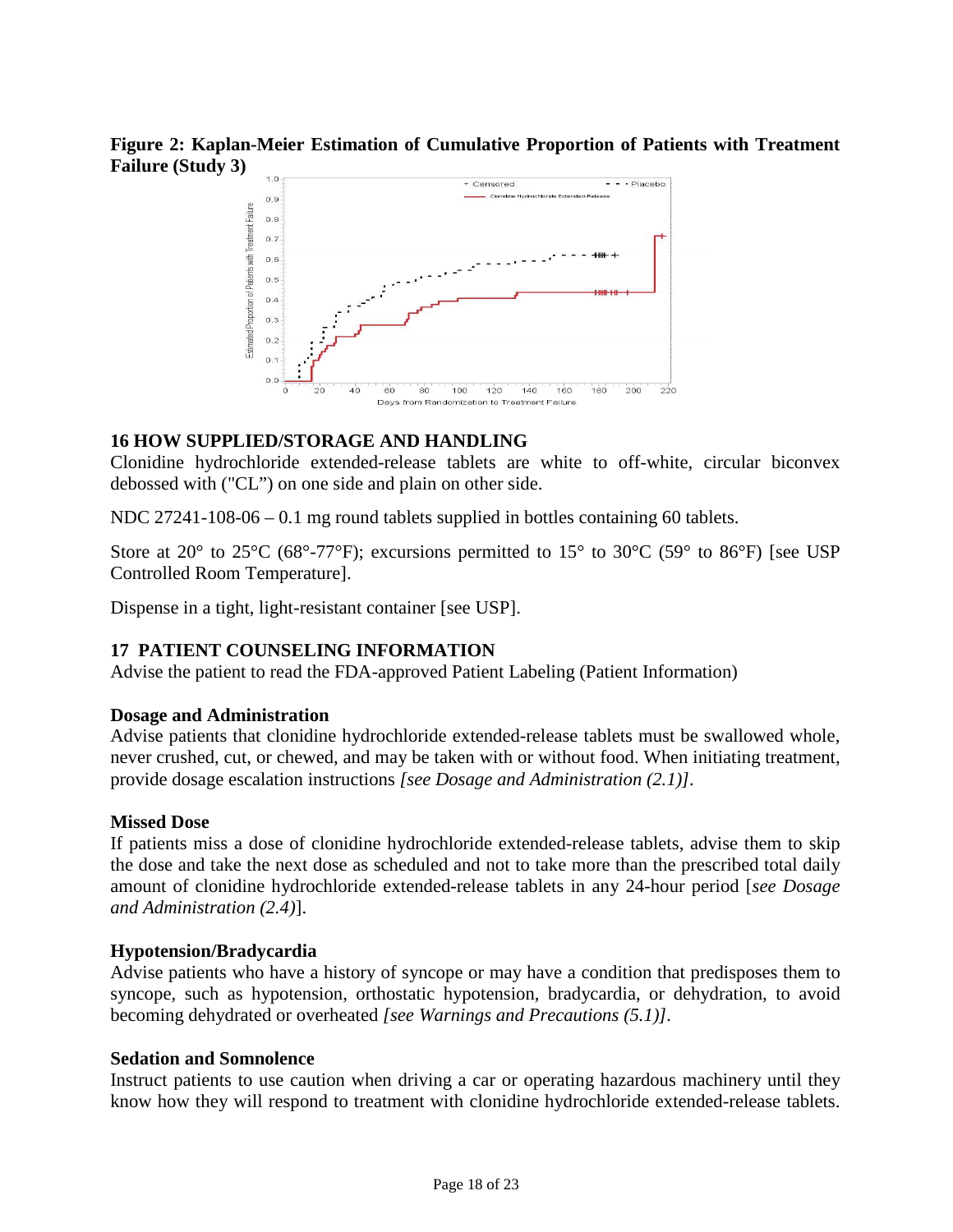Also advise patients to avoid the use of clonidine hydrochloride extended-release tablets with other centrally active depressants and with alcohol *[see Warnings and Precautions [\(5.2\)\]](#page-2-3)*.

### **Rebound Hypertension**

Advise patients not to discontinue clonidine hydrochloride extended-release tablets abruptly [see *Warnings and Precautions [\(5.3\)](#page-3-1)*].

#### **Allergic Reactions**

Advise patients to discontinue clonidine hydrochloride extended-release tablets and seek immediate medical attention if any signs or symptoms of a hypersensitivity reaction occur, such as generalized rash, urticaria, or angioedema *[see Warnings and Precautions [\(5.4\)\]](#page-3-2)*.

#### **Pregnancy Registry**

Advise patients that there is a pregnancy exposure registry that monitors pregnancy outcomes in patients exposed to clonidine hydrochloride extended-release tablets during pregnancy *[see Use in Specific Populations [\(8.1\)\]](#page-8-3).* 

#### **Lactation**

Advise breastfeeding women using clonidine hydrochloride extended-release tablets to monitor infants for excess sedation, decreased muscle tone, and respiratory depression and to seek medical care if they notice these signs *[see Use in Specific Populations [\(8.2\)\]](#page-9-0)*.

#### **Fertility**

Advise females and males of reproductive potential that clonidine hydrochloride extendedrelease tablets may impair fertility *[see Use in Specific Populations [\(8.3\)](#page-10-0) and Nonclinical Toxicology [\(13.1\)\]](#page-14-1).*

Revised: 09/2020

# **Marketed by:**

Ajanta Pharma USA Inc. Bridgewater, NJ 08807.

Made in INDIA

# All trademarks are the properties of their respective owner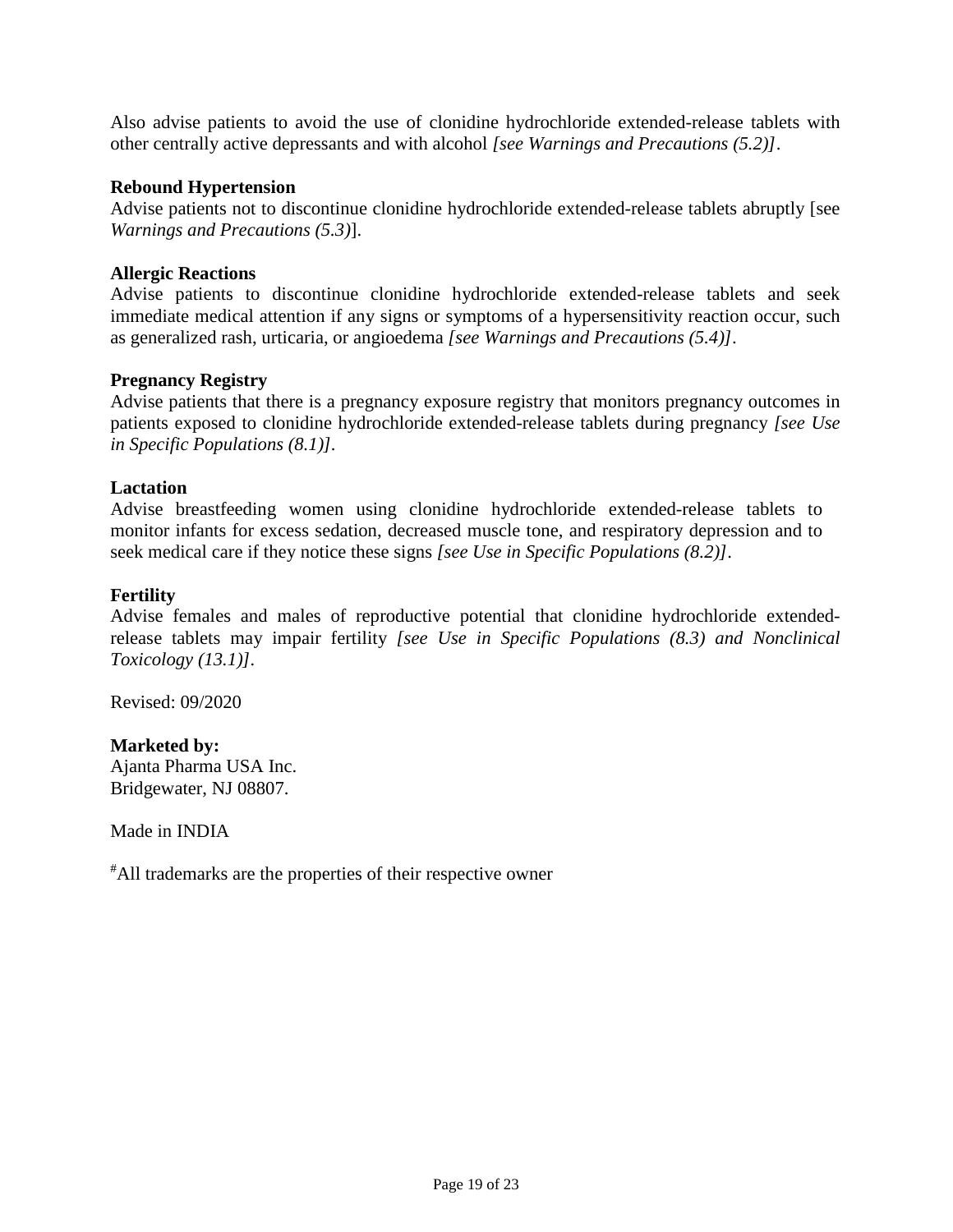## **Patient Information**

## **Clonidine hydrochloride (kloe' ni deen hye'' droe klor' ide) Extended-Release Tablets Rx Only**

Read the Patient Information that comes with clonidine hydrochloride extended-release tablets before you start taking it and each time you get a refill. There may be new information. This Patient Information leaflet does not take the place of talking to your doctor about your medical condition or treatment.

### **What are clonidine hydrochloride extended-release tablets?**

Clonidine hydrochloride extended-release tablets are a prescription medicine used for the treatment of Attention-Deficit Hyperactivity Disorder (ADHD). Your doctor may prescribe clonidine hydrochloride extended-release tablets alone or together with certain other ADHD medicines.

- Clonidine hydrochloride extended-release tablets are not a central nervous system (CNS) stimulant.
- Clonidine hydrochloride extended-release tablets should be used as part of a total treatment program for ADHD that may include counseling or other therapies.

#### **Who should not take clonidine hydrochloride extended-release tablets?**

• Do not take clonidine hydrochloride extended-release tablets if you are allergic to clonidine in clonidine hydrochloride extended-release tablets. See the end of this leaflet for a complete list of ingredients in clonidine hydrochloride extended-release tablets.

## **What should I tell my doctor before taking clonidine hydrochloride extended-release tablets?**

Before you take clonidine hydrochloride extended-release tablets, tell your doctor if you:

- have kidney problems
- have low or high blood pressure
- have a history of passing out (syncope)
- have heart problems, including history of heart attack
- have had a stroke or have stroke symptoms
- had a skin reaction (such as a rash) after taking clonidine in a transdermal form (skin patch)
- have any other medical conditions
- are pregnant or plan to become pregnant. It is not known if clonidine hydrochloride will harm your unborn baby. Talk to your doctor if you are pregnant or plan to become pregnant.
	- o There is a pregnancy registry for females who are exposed to ADHD medications, including clonidine hydrochloride extended-release tablets, during pregnancy. The purpose of the registry is to collect information about the health of females exposed to clonidine hydrochloride extended-release tablets and their baby. If you or your child becomes pregnant during treatment with clonidine hydrochloride extended-release tablets, talk to your healthcare provider about registering with the National Pregnancy Registry of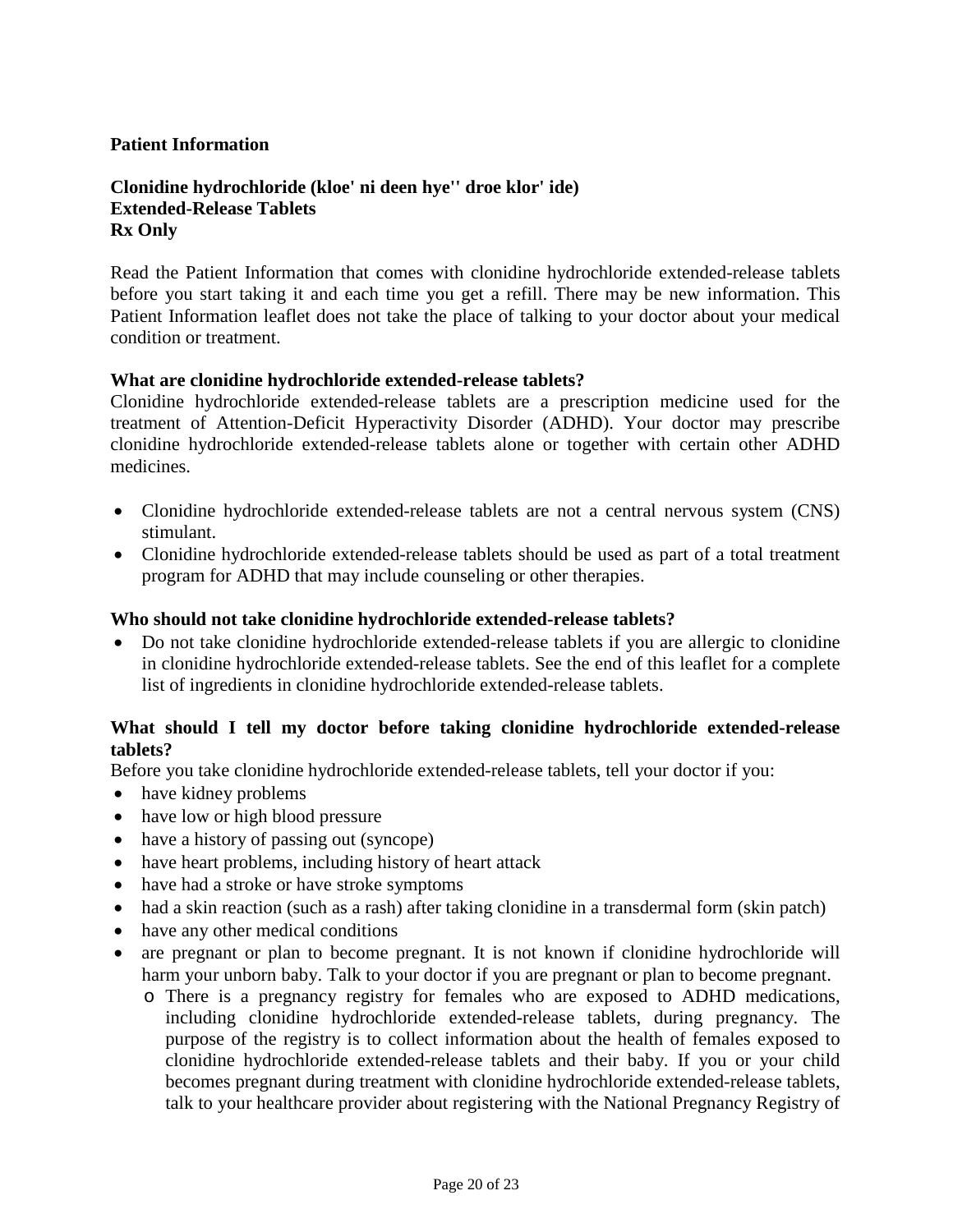ADHD Medications at 1-866-961-2388 or visit online at https://womensmentalhealth.org/adhdmedications/.

• are breastfeeding or plan to breastfeed. Clonidine hydrochloride can passes into your breast milk. Talk to your doctor about the best way to feed your baby if you take clonidine hydrochloride extended-release tablets.

Tell your doctor about all of the medicines that you take, including prescription and nonprescription medicines, vitamins, and herbal supplements.

Clonidine hydrochloride extended-release tablets and certain other medicines may affect each other causing serious side effects. Sometimes the doses of other medicines may need to be changed while taking clonidine hydrochloride extended-release tablets.

## **Especially tell your doctor if you take:**

- anti-depression medicines
- heart or blood pressure medicine
- other medicines that contain clonidine
- a medicine that makes you sleepy (sedation)

Ask your doctor or pharmacist for a list of these medicines, if you are not sure if your medicine is listed above.

Know the medicines that you take. Keep a list of your medicines with you to show your doctor and pharmacist when you get a new medicine.

# **How should I take clonidine hydrochloride extended-release tablets?**

- Take clonidine hydrochloride extended-release tablets exactly as your doctor tells you to take it.
- Your doctor will tell you how many clonidine hydrochloride extended-release tablets to take and when to take them. Your doctor may change your dose of clonidine hydrochloride extended-release tablets. Do not change your dose of clonidine hydrochloride extendedrelease tablets without talking to your doctor.
- Do not stop taking clonidine hydrochloride extended-release tablets without talking to your doctor.
- Clonidine hydrochloride extended-release tablets can be taken with or without food.
- Clonidine hydrochloride extended-release tablets should be taken 2 times a day (in the morning and at bedtime).
- If you miss a dose of clonidine hydrochloride extended-release tablets, skip the missed dose. Just take the next dose at your regular time. Do not take two doses at the same time.
- Take clonidine hydrochloride extended-release tablets whole. Do not chew, crush or break clonidine hydrochloride extended-release tablets. Tell your doctor if you cannot swallow clonidine hydrochloride extended-release tablets whole. You may need a different medicine.
- If you take too much clonidine hydrochloride extended-release tablets, call your Poison Control Center or go to the nearest hospital emergency room right away.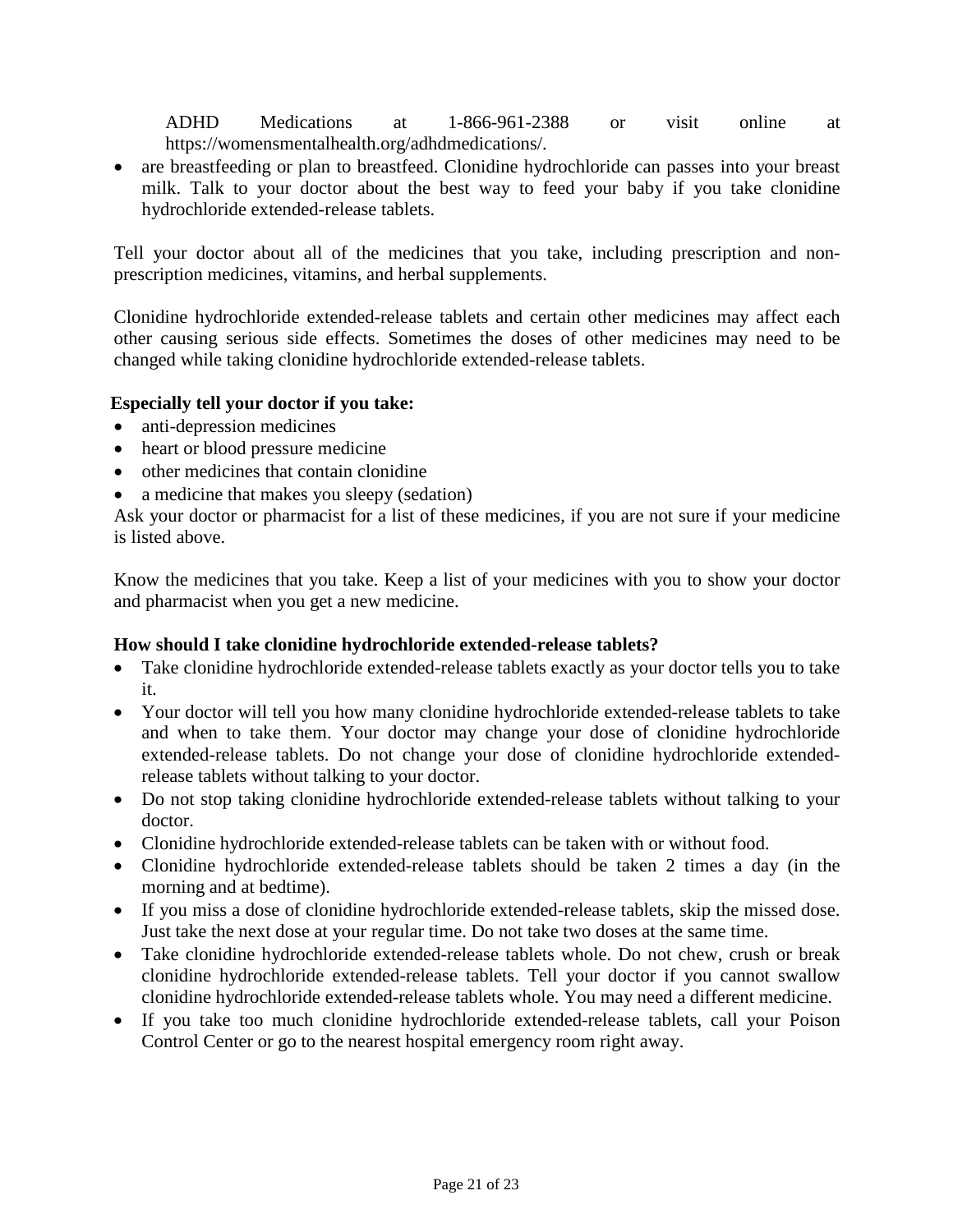## **What should I avoid while taking clonidine hydrochloride extended-release tablets?**

- Do not drink alcohol or take other medicines that make you sleepy or dizzy while taking clonidine hydrochloride extended-release tablets until you talk with your doctor. Clonidine hydrochloride extended-release tablets taken with alcohol or medicines that cause sleepiness or dizziness may make your sleepiness or dizziness worse.
- Do not drive, operate heavy machinery or do other dangerous activities until you know how clonidine hydrochloride extended-release tablets will affect you.
- Avoid becoming dehydrated or overheated.

# **What are possible side effects of clonidine hydrochloride extended-release tablets? Clonidine hydrochloride extended-release tablets may cause serious side effects, including:**

- **Low blood pressure and low heart rate.** Your doctor should check your heart rate and blood pressure before starting treatment and regularly during treatment with clonidine hydrochloride extended-release tablets.
- Sleepiness.
- Withdrawal symptoms. Suddenly stopping clonidine hydrochloride extended-release tablets may cause withdrawal symptoms including: increased blood pressure, headache, increased heart rate, lightheadedness, tightness in your chest and nervousness.

The most common side effects of clonidine hydrochloride extended-release tablets include:

- sleepiness
- tiredness
- irritability
- trouble sleeping (insomnia)
- nightmare
- constipation
- dry mouth
- decreased appetite
- dizziness

Tell your doctor if you have any side effects that bother you or that does not go away. These are not all of the possible side effects of clonidine hydrochloride extended-release tablets. For more information, ask your doctor or pharmacist. Call your doctor for medical advice about side effects. You may report side effects to FDA at 1-800-FDA-1088.

# **How should I store clonidine hydrochloride extended-release tablets?**

- Store clonidine hydrochloride extended-release tablets between 68°-77°F (20°-25°C).
- Keep clonidine hydrochloride extended-release tablets in a tightly closed container.

# **Keep clonidine hydrochloride extended-release tablets and all medicines out of the reach of children.**

## **General information about the safe and effective use of clonidine hydrochloride extendedrelease tablets**